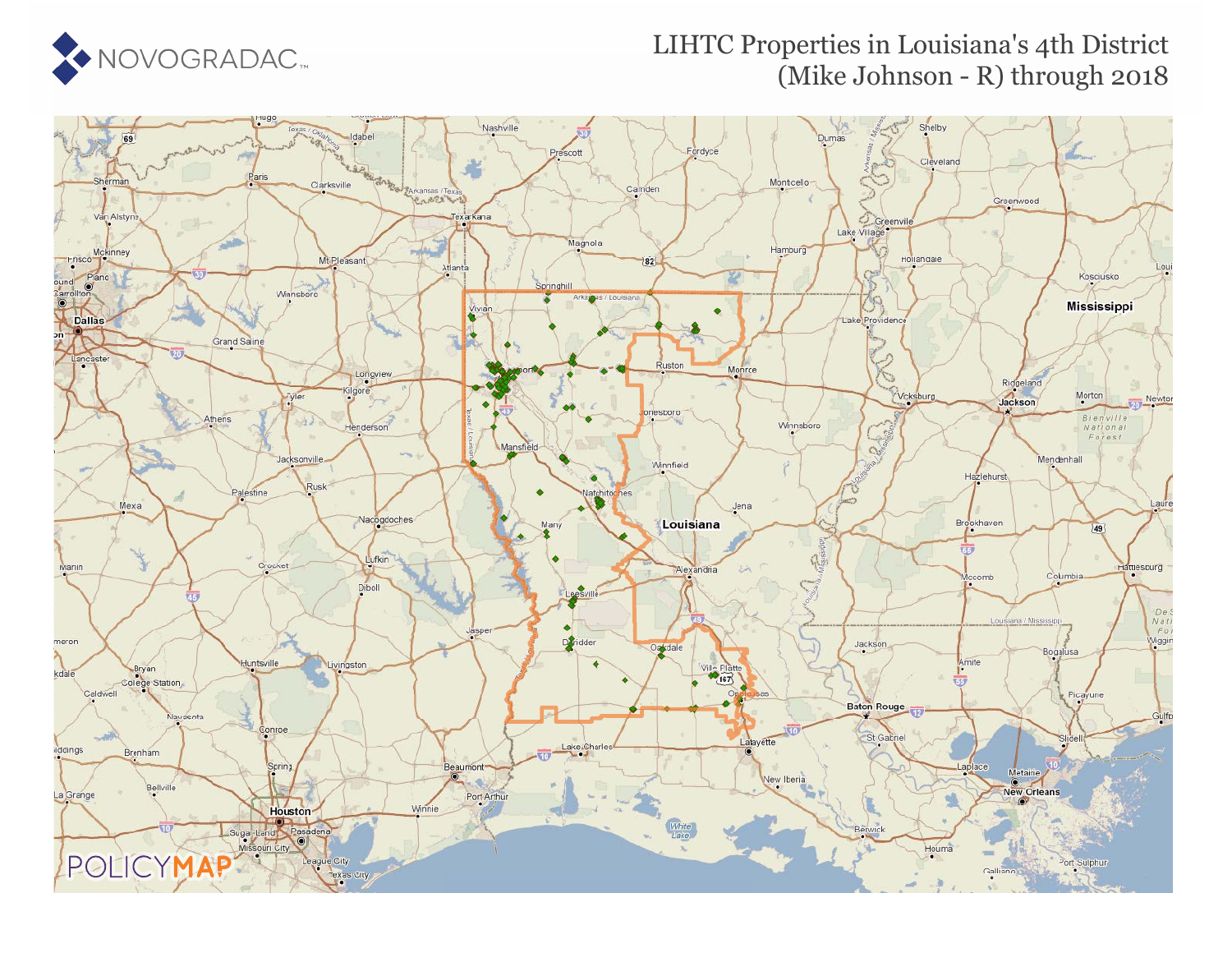| <b>Project Name</b>                                                                                                                                                                     | <b>Address</b>                                                              | <b>City</b>                 | <b>State</b> | <b>Zip Code</b> | Nonprofit<br><b>Sponsor</b> | <b>Allocation</b><br><b>Year</b>             | <b>Annual</b><br><b>Allocated</b><br><b>Amount</b> | <b>Year Placed</b><br>in Service | <b>Construction Type</b>                     | <b>Total</b><br><b>Units</b> | Low<br><b>Income</b><br><b>Units</b> | <b>Rent or</b><br><b>Income</b><br><b>Ceiling</b> | <b>Credit</b><br><b>Percentage</b>     | Tax-<br><b>Exempt</b><br><b>Bond</b> | <b>HUD Multi-</b><br>Family<br><b>Financing/Rental</b><br><b>Assistance</b> |
|-----------------------------------------------------------------------------------------------------------------------------------------------------------------------------------------|-----------------------------------------------------------------------------|-----------------------------|--------------|-----------------|-----------------------------|----------------------------------------------|----------------------------------------------------|----------------------------------|----------------------------------------------|------------------------------|--------------------------------------|---------------------------------------------------|----------------------------------------|--------------------------------------|-----------------------------------------------------------------------------|
| <b>DUPRE PLACE</b><br>SUBDIVISION PHASE II PL                                                                                                                                           | 1204 DELORES                                                                | <b>OPELOUSAS</b>            | LA           | 70570           |                             | Insufficient<br>Data                         | $\$0$                                              | Insufficient<br>Data             | Not Indicated                                | 25                           | $\bf{0}$                             |                                                   | Not<br>Indicated                       |                                      |                                                                             |
| <b>LAKEVIEW APTS</b>                                                                                                                                                                    | 100 LAKEVIEW<br>${\rm D}{\rm R}$                                            | NATCHITOCHES LA             |              | 71457           |                             | Insufficient<br>Data                         | $\$0$                                              | Insufficient<br>Data             | Not Indicated                                | 53                           | $\bf{0}$                             |                                                   | Not<br>Indicated                       |                                      |                                                                             |
| <b>MIKE I APTS</b>                                                                                                                                                                      | 205 MCKINNIE MARION<br>DR                                                   |                             | LA           | 71260           |                             | Insufficient<br>Data                         | \$0                                                | Insufficient<br>Data             | Not Indicated                                | 24                           | $\bf{0}$                             |                                                   | Not<br>Indicated                       |                                      |                                                                             |
| ST VINCENT VILLAS II                                                                                                                                                                    | 8512 TREYTON<br><b>TRAIL</b>                                                | <b>SHREVEPORT</b>           | LA           | 71106           |                             | Insufficient<br>Data                         | $\$0$                                              | Insufficient<br>Data             | Not Indicated                                | 42                           | $\bf{0}$                             |                                                   | Not<br>Indicated                       |                                      |                                                                             |
| CANE RIVER- O & M                                                                                                                                                                       | 122 SCHOOL<br><b>HOUSE ROAD</b>                                             | CLOUTIERVILLE LA            |              | 70002-0000      | No                          | 2006                                         | \$0                                                | Insufficient<br>Data             | Acquisition and Rehab 32                     |                              | $\bf{0}$                             |                                                   | TCEP only No                           |                                      |                                                                             |
| <b>LAWTELL MANOR</b>                                                                                                                                                                    | 10262 PREJEAN OPELOUSAS<br>HWY.                                             |                             | LA           | 70550-0000      | No                          | 1991                                         | \$0                                                | Insufficient<br>Data             | <b>New Construction</b>                      | 32                           | $\bf{0}$                             |                                                   | 30 % present $\overline{N_0}$<br>value |                                      |                                                                             |
| <b>CULLEN HOMES II</b>                                                                                                                                                                  | $6150$ REYNOLDS $\,$ CULLEN STREET                                          |                             | LA           | 71021-0000      | No                          | 2006                                         | \$0                                                | Insufficient<br>Data             | <b>Both New Construction</b> 40<br>and $A/R$ |                              | $\bf{0}$                             |                                                   | TCEP only No                           |                                      |                                                                             |
| <b>BARTON DRIVE</b><br><b>MANOR AND</b><br>BRIARWOOD VILLAGE                                                                                                                            | 1625 BARTON<br><b>DRIVE &amp; 4223</b><br><b>GREENBRIAR</b><br><b>DRIVE</b> | <b>SHREVEPORT</b>           | LA           |                 | No                          | Insufficient<br>Data                         | $\$0$                                              | Insufficient<br>Data             | Acquisition and Rehab 132                    |                              | $\bf{0}$                             |                                                   | <b>TCEP</b> only                       |                                      |                                                                             |
| <b>HOPEVILLE</b><br><b>APARTMENTS AKA</b><br><b>SUMMER TREE</b><br><b>APARTMENTS</b>                                                                                                    |                                                                             | 312 2ND STREET NATCHITOCHES | LA           | 71457-0000      | Yes                         | Insufficient<br>Data                         | \$0                                                | Insufficient<br>Data             | Acquisition and Rehab 0                      |                              | $\bf{0}$                             | 60% AMGI TCEP only                                |                                        |                                      |                                                                             |
| <b>MEADOWS AT</b><br><b>ARCADIA</b>                                                                                                                                                     | 1210<br><b>CRAWFORD</b><br><b>STREET</b>                                    | <b>BIENVILLE</b>            | LA           | 71001-0000      | Yes                         | Insufficient<br>Data                         | $\$0$                                              | Insufficient<br>Data             | Acquisition and Rehab 78                     |                              | $\bf{0}$                             |                                                   | <b>TCEP</b> only                       |                                      |                                                                             |
| <b>MILLENNIUM</b><br>STUDIOS APARTMENT<br>PHASE I                                                                                                                                       | <b>NW</b><br>INTERSECTION SHREVEPORT OF DOUGLAS ST<br>AND CADDO ST.         |                             | LA           | 71101-0000      | No                          | Insufficient<br>Data                         | \$0                                                | Insufficient<br>Data             | Acquisition and Rehab 68                     |                              | $\bf{0}$                             |                                                   | <b>TCEP</b> only                       |                                      |                                                                             |
| MILLENNIUM<br><b>STUDIOS</b><br>APARTMENTS PHASE<br>П                                                                                                                                   | NW<br>INTERSECTION SHREVEPORT OF NORTH ST<br>AND CADDO ST.                  |                             | LA           | 71101-0000      | $\mathbf{N}\mathbf{o}$      | $\label{eq:invariant} In sufficient$<br>Data | $\$0$                                              | Insufficient<br>Data             | Acquisition and Rehab 68                     |                              | $\bf{0}$                             |                                                   | <b>TCEP</b> only                       |                                      |                                                                             |
| $\begin{tabular}{ll} \bf SHEPPARD \bf \textit{PARK} & \tt 1355 \bf \textit{SHEPPARD} & \tt MINDEN \\ \bf VILLAGE \bf \textit{APARTMENTS} \bf \textit{STREF} & \tt MINDEN \end{tabular}$ |                                                                             |                             | LA           | 71055-0000      | No                          | 2014                                         | \$0                                                | Insufficient<br>Data             | Acquisition and Rehab 80                     |                              | $\bf{0}$                             |                                                   | TCEP only No                           |                                      |                                                                             |

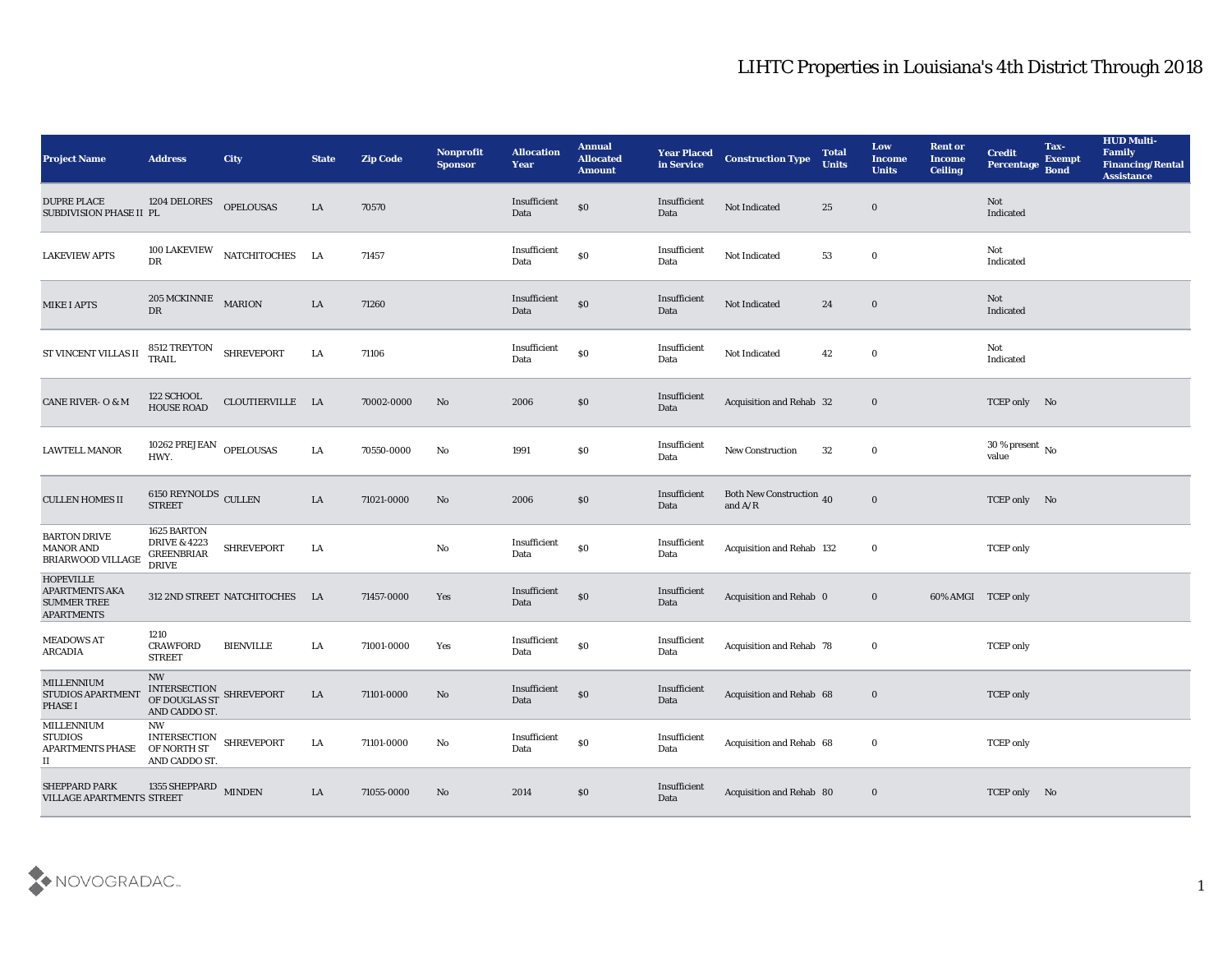| Project Name                         | <b>Address</b>                                                                              | <b>City</b>         | <b>State</b> | <b>Zip Code</b> | Nonprofit<br><b>Sponsor</b> | <b>Allocation</b><br><b>Year</b> | <b>Annual</b><br><b>Allocated</b><br><b>Amount</b> | <b>Year Placed</b><br>in Service | <b>Construction Type</b>        | <b>Total</b><br><b>Units</b> | Low<br><b>Income</b><br><b>Units</b> | <b>Rent or</b><br><b>Income</b><br><b>Ceiling</b> | <b>Credit</b><br>Percentage                    | Tax-<br><b>Exempt</b><br><b>Bond</b> | <b>HUD Multi-</b><br>Family<br><b>Financing/Rental</b><br><b>Assistance</b> |
|--------------------------------------|---------------------------------------------------------------------------------------------|---------------------|--------------|-----------------|-----------------------------|----------------------------------|----------------------------------------------------|----------------------------------|---------------------------------|------------------------------|--------------------------------------|---------------------------------------------------|------------------------------------------------|--------------------------------------|-----------------------------------------------------------------------------|
| <b>VILLE PLATTE</b><br>VILLAGE       | 1201 TOM<br><b>DRIVE</b>                                                                    | VILLE PLATTE        | LA           | 70586-0000      | Yes                         | 2015                             | \$0                                                | Insufficient<br>Data             | Acquisition and Rehab 0         |                              | $\bf{0}$                             |                                                   | 60% AMGI TCEP only No                          |                                      |                                                                             |
| TWIN LAKES OF<br><b>LEESVILLE</b>    | $\mathcal{L}$ 13<br><b>BLACKBURN,</b><br>$100\,$ LOGAN<br><b>LANE, 701</b><br><b>WESTEV</b> | <b>LEESVILLE</b>    | LA           | 71446-0000      | No                          | Insufficient<br>Data             | $\$0$                                              | Insufficient<br>Data             | Acquisition and Rehab 194       |                              | $\bf{0}$                             |                                                   | <b>TCEP</b> only                               |                                      |                                                                             |
| <b>UNEEDA BISCUIT</b>                | 711 MILAM                                                                                   | <b>SIBLEY</b>       | LA           | 71101-0000      | No                          | Insufficient<br>Data             | $\$0$                                              | Insufficient<br>Data             | Acquisition and Rehab 32        |                              | $\bf{0}$                             |                                                   | <b>TCEP</b> only                               |                                      |                                                                             |
| <b>CANE GARDEN APTS</b>              | 100 HAZEL ST                                                                                | <b>NATCHITOCHES</b> | - LA         | 71457           | No                          | 1987                             | \$0                                                | 1987                             | <b>New Construction</b>         | 32                           | 32                                   |                                                   | $30\,\%$ present $\,$ No value                 |                                      |                                                                             |
| <b>CLAIBURNE SRS APTS</b>            | 100 SENIORS<br>DR                                                                           | <b>HOMER</b>        | LA           | 71040           | No                          | 1987                             | \$0                                                | 1987                             | <b>New Construction</b>         | 32                           | 32                                   |                                                   | 30 % present $\,$ No $\,$<br>value             |                                      |                                                                             |
| <b>CRESTVIEW OF</b><br><b>EUNICE</b> | 100 CRESTVIEW EUNICE<br><b>LOOP</b>                                                         |                     | LA           | 70535           | No                          | 1987                             | \$0                                                | 1987                             | <b>New Construction</b>         | 36                           | 36                                   |                                                   | $30\,\%$ present $\,$ No value                 |                                      |                                                                             |
| <b>HAGEWOOD APTS</b>                 | 111 HWY 117                                                                                 | NATCHITOCHES        | - LA         | 71457           | No                          | 1987                             | \$0                                                | 1987                             | <b>New Construction</b>         | 16                           | 16                                   |                                                   | $30\,\%$ present $\,$ No $\,$<br>value         |                                      |                                                                             |
| <b>OAKDALE SRS</b>                   | 1010 E FIFTH<br><b>AVE</b>                                                                  | OAKDALE             | LA           | 71463           | No                          | 1987                             | \$0                                                | 1987                             | <b>New Construction</b>         | 26                           | 26                                   |                                                   | $30\,\%$ present $\,$ No value                 |                                      |                                                                             |
| SNAP IV PHASE I                      | 1403 ALSTON ST SHREVEPORT                                                                   |                     | LA           | 71101           | No                          | 1987                             | \$0                                                | 1987                             | Acquisition and Rehab 6         |                              | 6                                    |                                                   | <b>Both 30%</b><br>and 70%<br>present value    | No                                   |                                                                             |
| <b>SNAP IV PHASE 2</b>               | 1433 ALSTON ST SHREVEPORT                                                                   |                     | LA           | 71101           | No                          | 1987                             | \$0                                                | 1987                             | <b>Acquisition and Rehab 13</b> |                              | 13                                   |                                                   | <b>Both 30%</b><br>and 70%<br>present value    | No                                   |                                                                             |
| SNAP IV PHASE 3                      | 213 N ALLEN<br>AVE                                                                          | <b>SHREVEPORT</b>   | LA           | 71101           | No                          | 1987                             | \$0                                                | 1987                             | Acquisition and Rehab 10        |                              | 10                                   |                                                   | <b>Both 30%</b><br>and 70%<br>present value    | No                                   |                                                                             |
| SNAP IV IV                           | 1513 ALSTON ST SHREVEPORT                                                                   |                     | LA           | 71101           | $\rm\, No$                  | 1987                             | $\$0$                                              | 1987                             | Acquisition and Rehab 10        |                              | 10                                   |                                                   | <b>Both 30%</b><br>and $70\%$<br>present value | No                                   |                                                                             |
| SNAP IV V                            | 1542 CLAY ST                                                                                | <b>SHREVEPORT</b>   | LA           | 71101           | $\mathbf {No}$              | 1987                             | $\$0$                                              | 1987                             | Acquisition and Rehab 8         |                              | 8                                    |                                                   | Both $30\%$<br>and $70\%$<br>present value     | $\mathbf{N}\mathbf{o}$               |                                                                             |

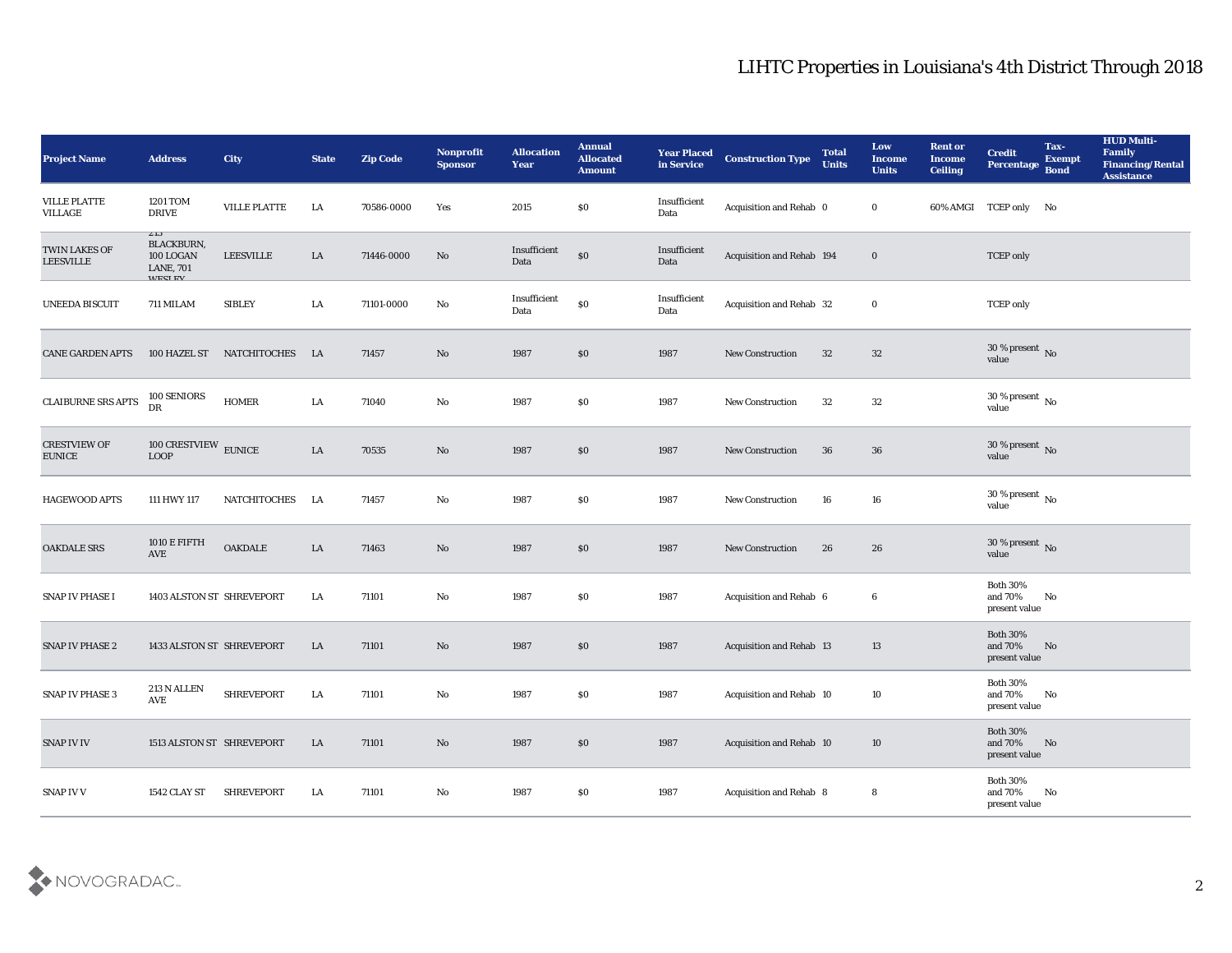| <b>Project Name</b>                 | <b>Address</b>                       | City                | <b>State</b> | <b>Zip Code</b> | Nonprofit<br><b>Sponsor</b> | <b>Allocation</b><br><b>Year</b> | <b>Annual</b><br><b>Allocated</b><br><b>Amount</b> | <b>Year Placed</b><br>in Service | <b>Construction Type</b> | <b>Total</b><br><b>Units</b> | Low<br><b>Income</b><br><b>Units</b> | <b>Rent or</b><br><b>Income</b><br><b>Ceiling</b> | <b>Credit</b><br>Percentage                 | Tax-<br><b>Exempt</b><br><b>Bond</b> | <b>HUD Multi-</b><br>Family<br><b>Financing/Rental</b><br><b>Assistance</b> |
|-------------------------------------|--------------------------------------|---------------------|--------------|-----------------|-----------------------------|----------------------------------|----------------------------------------------------|----------------------------------|--------------------------|------------------------------|--------------------------------------|---------------------------------------------------|---------------------------------------------|--------------------------------------|-----------------------------------------------------------------------------|
| SNAP IV PHASE 6                     | 1549 PATZMAN SHREVEPORT<br><b>ST</b> |                     | ${\rm LA}$   | 71101           | No                          | 1987                             | $\$0$                                              | 1987                             | Existing                 | $\overline{4}$               | $\overline{4}$                       |                                                   | 30 % present $\overline{N_0}$<br>value      |                                      |                                                                             |
| <b>SNAP IV PHASE 7</b>              | 925 CADDO ST SHREVEPORT              |                     | LA           | 71101           | No                          | 1987                             | \$0                                                | 1987                             | Acquisition and Rehab 12 |                              | 12                                   |                                                   | <b>Both 30%</b><br>and 70%<br>present value | No                                   |                                                                             |
| SNAP IV PHASE 8                     | 1504 PEABODY<br><b>ST</b>            | <b>SHREVEPORT</b>   | LA           | 71103           | $\rm\thinspace No$          | 1987                             | \$0                                                | 1987                             | Acquisition and Rehab 13 |                              | 13                                   |                                                   | <b>Both 30%</b><br>and 70%<br>present value | No                                   |                                                                             |
| <b>SNAP V PHASE I</b>               | 819 LAWRENCE SHREVEPORT<br><b>ST</b> |                     | LA           | 71101           | No                          | 1987                             | \$0                                                | 1987                             | Acquisition and Rehab 9  |                              | 9                                    |                                                   | <b>Both 30%</b><br>and 70%<br>present value | No                                   |                                                                             |
| SNAP V PHASE 2                      | 101A DOUGLAS SHREVEPORT<br><b>ST</b> |                     | ${\rm LA}$   | 71101           | $\rm\thinspace No$          | 1987                             | \$0                                                | 1987                             | Acquisition and Rehab 7  |                              | $\overline{7}$                       |                                                   | <b>Both 30%</b><br>and 70%<br>present value | No                                   |                                                                             |
| SNAP V PHASE 3                      | 201 DOUGLAS<br>$\operatorname{ST}$   | <b>SHREVEPORT</b>   | LA           |                 | No                          | 1987                             | \$0                                                | 1987                             | Acquisition and Rehab 7  |                              | $\tau$                               |                                                   | <b>Both 30%</b><br>and 70%<br>present value | No                                   |                                                                             |
| <b>VILLAGE APTS</b>                 | 420 N SIBLEY ST BENTON               |                     | LA           | 71006           | No                          | 1987                             | $\$0$                                              | 1987                             | New Construction         | 20                           | 20                                   |                                                   | $30\,\%$ present $\,$ No value              |                                      |                                                                             |
| ALLENDALE HOUSING $\frac{502}{TER}$ | 902 VERONE                           | <b>LEESVILLE</b>    | LA           | 71446           | $\mathbf {No}$              | 1988                             | \$0                                                | 1988                             | Existing                 | 75                           | 75                                   |                                                   | 30 % present $\,$ No $\,$<br>value          |                                      |                                                                             |
| COUSHATTA SRS APTS                  | 1800 JONES ST COUSHATTA              |                     | LA           | 71019           | No                          | 1988                             | \$0                                                | 1988                             | New Construction         | 24                           | 24                                   |                                                   | $30\,\%$ present $\,$ No value              |                                      |                                                                             |
| <b>HENDERSON AVE</b>                | 6210<br><b>HENDERSON</b><br>AVE      | <b>SHREVEPORT</b>   | LA           | 71106           | No                          | 1988                             | \$0                                                | 1988                             | Acquisition and Rehab 2  |                              | $\boldsymbol{2}$                     |                                                   | $70\,\%$ present $\,$ No value              |                                      |                                                                             |
| <b>GIBSON PARK</b>                  | 1200 ESTELLE<br><b>ST</b>            | <b>BOSSIER CITY</b> | LA           | 71112           | No                          | 1988                             | \$0                                                | 1988                             | Acquisition and Rehab 40 |                              | 40                                   |                                                   | <b>Both 30%</b><br>and 70%<br>present value | No                                   |                                                                             |
| <b>JIMMY SMITH</b><br>PROJECT       | 3248 JACKSON<br><b>ST</b>            | <b>SHREVEPORT</b>   | $\rm LA$     | 71109           | $\mathbf {No}$              | 1988                             | $\$0$                                              | 1988                             | Acquisition and Rehab 1  |                              | $\overline{1}$                       |                                                   | <b>Both 30%</b><br>and 70%<br>present value | $\mathbf{N}\mathbf{o}$               |                                                                             |
| MANY SENIORS APTS                   | 45 SYCAMORE<br>STREET                | <b>MANY</b>         | ${\rm LA}$   | 71449-0000      | $\mathbf{N}\mathbf{o}$      | 1988                             | $\$0$                                              | 1988                             | Acquisition and Rehab 32 |                              | $\boldsymbol{0}$                     |                                                   | TCEP only No                                |                                      |                                                                             |

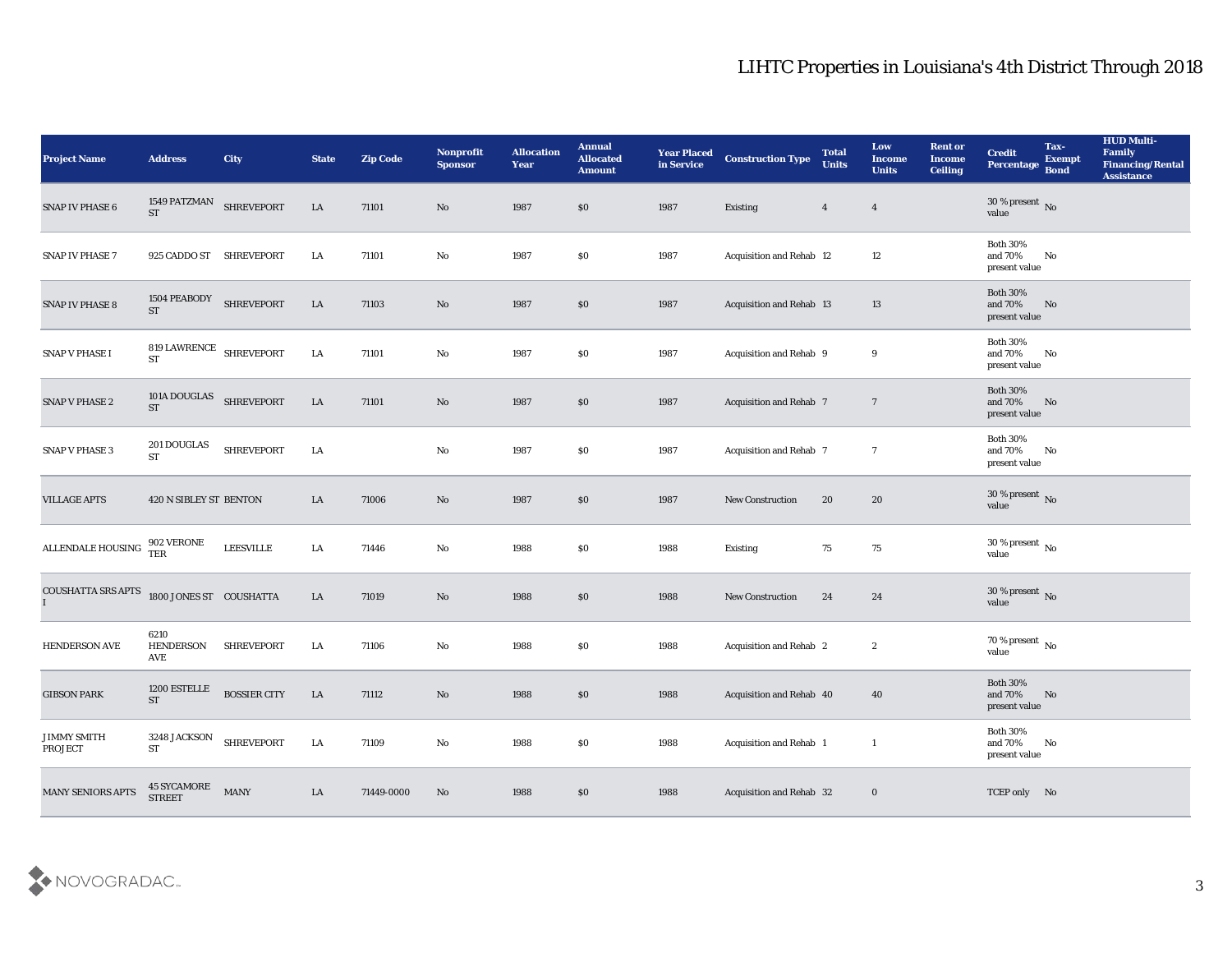| Project Name                              | <b>Address</b>                               | City                                 | <b>State</b> | <b>Zip Code</b> | Nonprofit<br><b>Sponsor</b> | <b>Allocation</b><br><b>Year</b> | <b>Annual</b><br><b>Allocated</b><br><b>Amount</b> | <b>Year Placed</b><br>in Service | <b>Construction Type</b>        | <b>Total</b><br><b>Units</b> | Low<br><b>Income</b><br><b>Units</b> | <b>Rent or</b><br><b>Income</b><br><b>Ceiling</b> | <b>Credit</b><br>Percentage                 | Tax-<br><b>Exempt</b><br><b>Bond</b> | <b>HUD Multi-</b><br>Family<br><b>Financing/Rental</b><br><b>Assistance</b> |
|-------------------------------------------|----------------------------------------------|--------------------------------------|--------------|-----------------|-----------------------------|----------------------------------|----------------------------------------------------|----------------------------------|---------------------------------|------------------------------|--------------------------------------|---------------------------------------------------|---------------------------------------------|--------------------------------------|-----------------------------------------------------------------------------|
| RIVER BEND APTS                           | 208 RIVER<br><b>BEND DR</b>                  | NATCHITOCHES LA                      |              | 71457           | No                          | 1988                             | $\$0$                                              | 1988                             | New Construction                | 24                           | 24                                   |                                                   | 30 % present $\,$ No $\,$<br>value          |                                      |                                                                             |
| <b>CEDARWOOD</b>                          | 199<br><b>CEDARWOOD</b><br>DR                | NEW LLANO                            | LA           | 71461           | No                          | 1989                             | \$0                                                | 1989                             | <b>New Construction</b>         | 32                           | 32                                   |                                                   | $30\,\%$ present $\,$ No value              |                                      |                                                                             |
| <b>CROSBY PROPERTIES</b>                  | 4133 JOPLIN<br>AVE                           | <b>SHREVEPORT</b>                    | ${\rm LA}$   | 71108           | $\rm\thinspace No$          | 1989                             | \$0                                                | 1989                             | Acquisition and Rehab 1         |                              | <sup>1</sup>                         |                                                   | <b>Both 30%</b><br>and 70%<br>present value | No                                   |                                                                             |
| <b>GIBSLAND VILLAS</b>                    | 1934 PEARL ST GIBSLAND                       |                                      | LA           | 71028           | No                          | 1988                             | \$0                                                | 1989                             | New Construction                | 24                           | 24                                   |                                                   | $30\,\%$ present $\,$ No value              |                                      |                                                                             |
| PINE HILL ESTATES                         | 1996 DOWNING SHREVEPORT<br><b>ST</b>         |                                      | ${\rm LA}$   | 71107           | $\rm\thinspace No$          | 1989                             | $\$0$                                              | 1989                             | <b>Existing</b>                 | 110                          | 110                                  |                                                   | $30\,\%$ present $\,$ No value              |                                      |                                                                             |
| RATCLIFF PROJECT                          | 806 RATCLIFF<br><b>ST</b>                    | <b>SHREVEPORT</b>                    | ${\rm LA}$   | 71104           | No                          | 1989                             | \$0                                                | 1989                             | Acquisition and Rehab 1         |                              | $\mathbf{1}$                         |                                                   | $70\,\%$ present $\,$ No value              |                                      |                                                                             |
| SPRING FOREST APTS                        | 6759 COLQUITT $$\rm KETHVILLE$$ RD           |                                      | LA           | 71047           | No                          | 1988                             | \$0                                                | 1989                             | <b>New Construction</b>         | 32                           | 32                                   |                                                   | $30\,\%$ present $\,$ No value              |                                      |                                                                             |
| <b>PENDLETON</b>                          | 1034 SPRAGUE<br><b>ST</b>                    | <b>SHREVEPORT</b>                    | LA           | 71101           | $\mathbf{N}\mathbf{o}$      | 1989                             | \$0                                                | 1989                             | <b>Acquisition and Rehab 36</b> |                              | 36                                   |                                                   | <b>Both 30%</b><br>and 70%<br>present value | No                                   |                                                                             |
| <b>WALNUT RIDGE</b>                       | 100 WALNUT<br>RIDGE LN                       | <b>PRINCETON</b>                     | ${\rm LA}$   | 71067           | $\rm\thinspace No$          | 1989                             | \$0                                                | 1989                             | New Construction                | 32                           | 32                                   |                                                   | $30\,\%$ present $\,$ No value              |                                      |                                                                             |
| <b>ALABAMA HOUSE</b>                      | $2710$ ALABAMA $$\sf SHREVEPORT$<br>ST.      |                                      | LA           | 71109-0000      | No                          | 1990                             | \$0                                                | 1990                             | <b>Acquisition and Rehab 1</b>  |                              | $\bf{0}$                             |                                                   | TCEP only No                                |                                      |                                                                             |
| BROOKWOOD PLAZA<br>APTS.                  | 8930<br>BROOKWOOD SHREVEPORT<br><b>DRIVE</b> |                                      | LA           | 71108-0000      | No                          | Insufficient<br>Data             | \$0                                                | 1990                             | Acquisition and Rehab 38        |                              | $\bf{0}$                             | 60% AMGI                                          | <b>Both 30%</b><br>and 70%<br>present value | No                                   |                                                                             |
| <b>COLLEGE AVENUE</b><br><b>APTS</b>      | $700\, \rm COLLEGE$<br>AVE                   | $\mathop{\mathtt{NATTCHITOCHES}}$ LA |              |                 | $\rm\thinspace No$          | 1989                             | $\$0$                                              | 1990                             | Acquisition and Rehab 41        |                              | 41                                   |                                                   | $30\,\%$ present $\,$ No value              |                                      |                                                                             |
| <b>GABRIEL VILLA</b><br><b>APARTMENTS</b> |                                              | 806 N. LATOUR<br>STREET VILLE PLATTE | LA           | 70586-0000      | Yes                         | 1990                             | $\$0$                                              | 1990                             | Acquisition and Rehab 64        |                              | 64                                   |                                                   | TCEP only No                                |                                      |                                                                             |

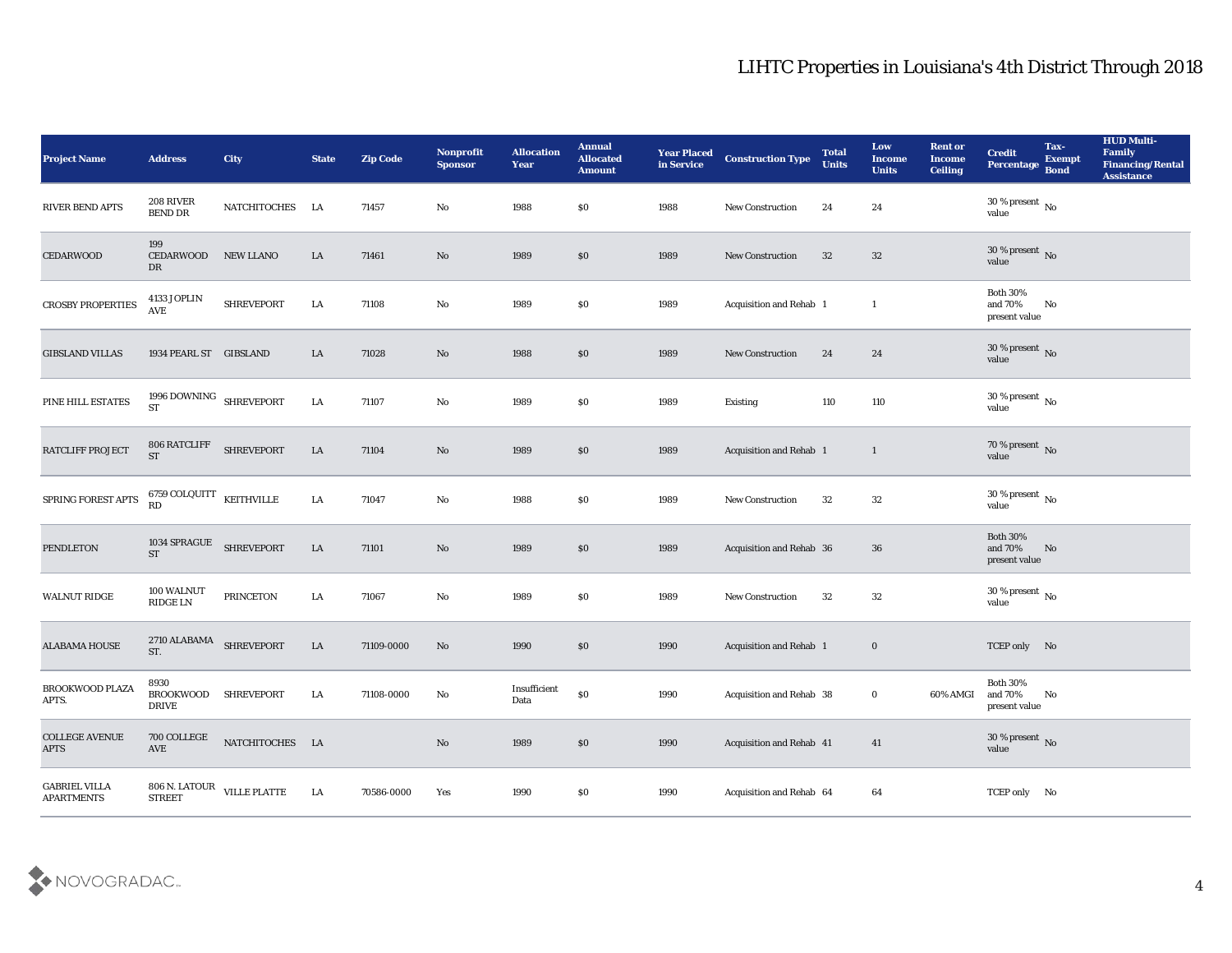| <b>Project Name</b>                        | <b>Address</b>                                 | City                      | <b>State</b> | <b>Zip Code</b> | Nonprofit<br><b>Sponsor</b> | <b>Allocation</b><br>Year | <b>Annual</b><br><b>Allocated</b><br><b>Amount</b> | <b>Year Placed</b><br>in Service | <b>Construction Type</b>        | <b>Total</b><br><b>Units</b> | Low<br><b>Income</b><br><b>Units</b> | <b>Rent or</b><br>Income<br><b>Ceiling</b> | <b>Credit</b><br>Percentage             | Tax-<br><b>Exempt</b><br><b>Bond</b> | <b>HUD Multi-</b><br>Family<br><b>Financing/Rental</b><br><b>Assistance</b> |
|--------------------------------------------|------------------------------------------------|---------------------------|--------------|-----------------|-----------------------------|---------------------------|----------------------------------------------------|----------------------------------|---------------------------------|------------------------------|--------------------------------------|--------------------------------------------|-----------------------------------------|--------------------------------------|-----------------------------------------------------------------------------|
| <b>GORDON BOSSIER</b>                      | 1115 TRAFFIC ST BOSSIER CITY                   |                           | LA           | 71111           | No                          | 1990                      | \$0                                                | 1990                             | Acquisition and Rehab 4         |                              | $\overline{4}$                       |                                            | 70 % present No<br>value                |                                      |                                                                             |
| <b>HARVEST MANOR A</b>                     | <b>1314 LEE ST</b>                             | <b>MINDEN</b>             | LA           | 71055           | No                          | 1989                      | \$0                                                | 1990                             | New Construction                | 32                           | 32                                   |                                            | 30 % present $\,$ No $\,$<br>value      |                                      |                                                                             |
| SMITH-HEIGHTS                              | 2031 MURRAY<br><b>ST</b>                       | <b>SHREVEPORT</b>         | LA           | 71108           | No                          | 1990                      | \$0                                                | 1990                             | Acquisition and Rehab 4         |                              | $\overline{\mathbf{4}}$              |                                            | Both $30\%$<br>and 70%<br>present value | No                                   |                                                                             |
| <b>JEFFERSON</b>                           | 907 LOUISIANA<br>$\operatorname{\mathsf{AVE}}$ | <b>SHREVEPORT</b>         | LA           | 71101           | $\mathbf{N}\mathbf{o}$      | 1989                      | $\$0$                                              | 1990                             | Acquisition and Rehab 69        |                              | 69                                   |                                            | $70\,\%$ present $\,$ No value          |                                      |                                                                             |
| <b>BLANCHARD SENIOR</b><br><b>APTS I</b>   | 3900 ROY RD                                    | <b>SHREVEPORT</b>         | LA           | 71107           | No                          | 1987                      | \$0                                                | 1991                             | Acquisition and Rehab 24        |                              | 24                                   |                                            | $30\,\%$ present $\,$ No value          |                                      |                                                                             |
| BUCKHALTER HOTEL                           | 527 CROCKETT<br><b>ST</b>                      | <b>SHREVEPORT</b>         | LA           | 71101           | Yes                         | 1989                      | \$0                                                | 1991                             | Acquisition and Rehab 46        |                              | 46                                   |                                            | $70\,\%$ present $\,$ No value          |                                      |                                                                             |
| <b>CASTOR SENIORS</b>                      | 200 RIDGE<br><b>ROAD</b>                       | CASTOR                    | LA           | 71016-0000      | No                          | 1991                      | \$0                                                | 1991                             | Acquisition and Rehab 16        |                              | $\overline{4}$                       |                                            | TCEP only No                            |                                      |                                                                             |
| ELIZABETH COURT APA HIGHWAY 1156 ELIZABETH |                                                |                           | LA           | 70638-0000      | No                          | 1990                      | \$0                                                | 1991                             | <b>Acquisition and Rehab 16</b> |                              | $\bf{0}$                             |                                            | TCEP only No                            |                                      |                                                                             |
| FARMERVILLE SQUARE HOLDER ROAD FARMERVILLE |                                                |                           | LA           | 71241-0000      | No                          | 1990                      | \$0                                                | 1991                             | Acquisition and Rehab 32        |                              | $\bf{0}$                             |                                            | TCEP only No                            |                                      |                                                                             |
| WASHINGTON MANOR 401 W VINE ST WASHINGTON  |                                                |                           | LA           | 70589           | No                          | 1990                      | \$8,129                                            | 1991                             | Acquisition and Rehab 32        |                              | 32                                   |                                            | 30 % present $\,$ No $\,$<br>value      |                                      |                                                                             |
| <b>BAYOU PLACE APTS.</b>                   |                                                | 1600 MEADOWS NATCHITOCHES | LA           | 71457-0000      | No                          | 1990                      | $\$0$                                              | 1992                             | <b>Acquisition and Rehab 32</b> |                              | $\overline{4}$                       |                                            | TCEP only No                            |                                      |                                                                             |
| <b>OAKWOOD APTS</b>                        | 1611 CAJUN DR MAMOU                            |                           | LA           | 70554           | $\mathbf {No}$              | 1991                      | $\$0$                                              | 1992                             | New Construction                | 32                           | 32                                   |                                            | 30 % present $\,$ No $\,$<br>value      |                                      |                                                                             |
| BERNICE VILLA APTS.                        | 102 FOURTH<br><b>STREET</b>                    | <b>BERNICE</b>            | ${\rm LA}$   | 71222-0000      | $\mathbf{N}\mathbf{o}$      | 1991                      | $\$0$                                              | 1993                             | Acquisition and Rehab 32        |                              | $\bf{0}$                             |                                            | TCEP only No                            |                                      |                                                                             |

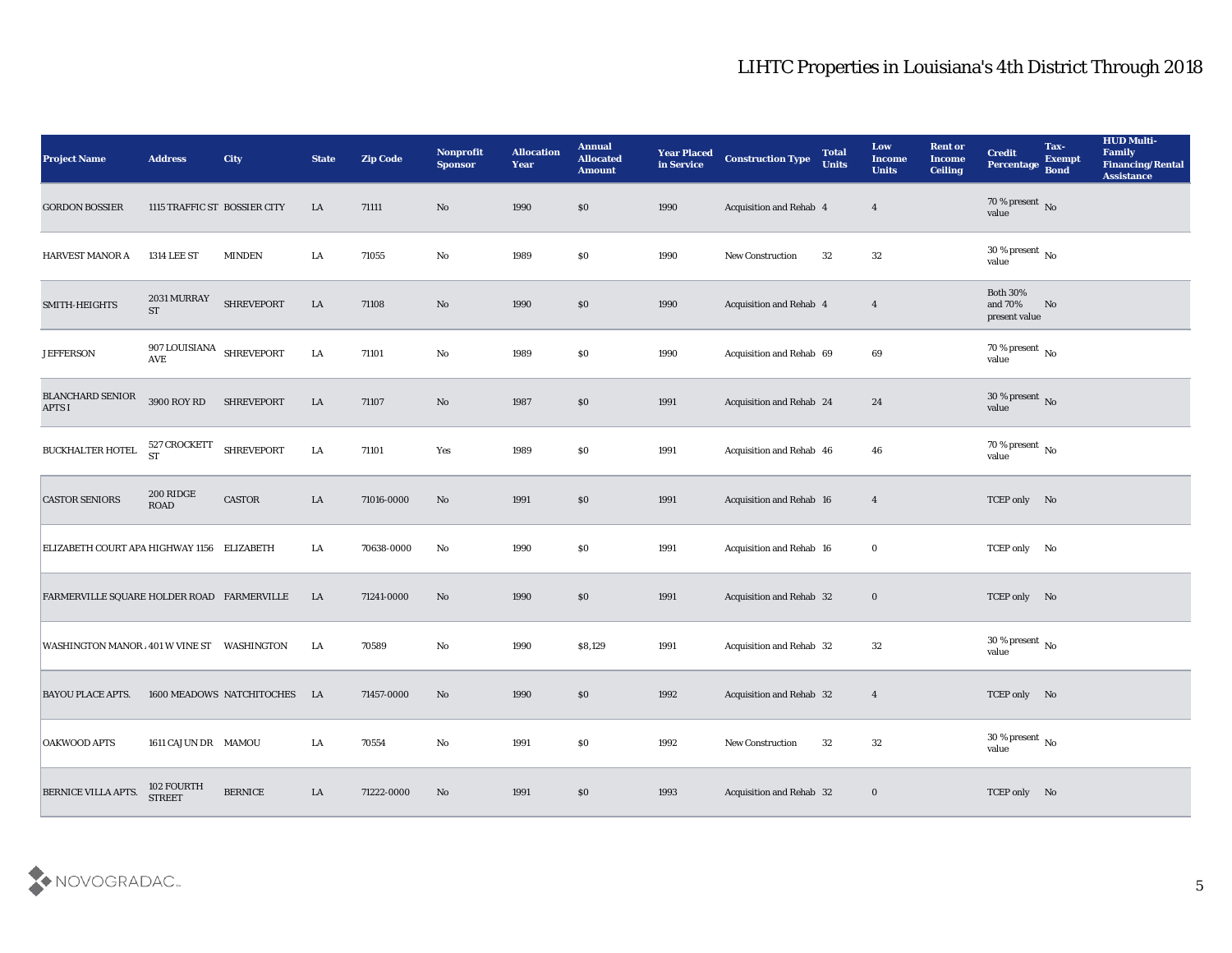| <b>Project Name</b>                           | <b>Address</b>                              | <b>City</b>             | <b>State</b> | <b>Zip Code</b> | Nonprofit<br><b>Sponsor</b> | <b>Allocation</b><br><b>Year</b> | <b>Annual</b><br><b>Allocated</b><br><b>Amount</b> | <b>Year Placed</b><br>in Service | <b>Construction Type</b>        | <b>Total</b><br><b>Units</b> | Low<br><b>Income</b><br><b>Units</b> | <b>Rent or</b><br>Income<br><b>Ceiling</b> | <b>Credit</b><br>Percentage                 | Tax-<br><b>Exempt</b><br><b>Bond</b> | <b>HUD Multi-</b><br>Family<br><b>Financing/Rental</b><br><b>Assistance</b> |
|-----------------------------------------------|---------------------------------------------|-------------------------|--------------|-----------------|-----------------------------|----------------------------------|----------------------------------------------------|----------------------------------|---------------------------------|------------------------------|--------------------------------------|--------------------------------------------|---------------------------------------------|--------------------------------------|-----------------------------------------------------------------------------|
| FALSE RIVER MANOR 726 COTTON ST SHREVEPORT    |                                             |                         | LA           | 71101           | No                          | 1992                             | \$0                                                | 1993                             | Acquisition and Rehab 40        |                              | 40                                   |                                            | Not<br>$\operatorname{Indicated}$           | No                                   |                                                                             |
| <b>LA TIERRA VILLA</b><br><b>APARTMENTS</b>   | 6121 TIERRA<br><b>DRIVE</b>                 | SHREVEPORT              | LA           | 71109-0000      | Yes                         | 1991                             | \$0                                                | 1993                             | Acquisition and Rehab 64        |                              | $\bf{0}$                             | 60% AMGI                                   | <b>Both 30%</b><br>and 70%<br>present value | No                                   |                                                                             |
| <b>LAWTELL MANOR</b>                          | 10262 PREJEAN $$\tt LAWTELL$$<br><b>HWY</b> |                         | ${\rm LA}$   | 70550           | No                          | 1991                             | \$0                                                | 1993                             | New Construction                | 32                           | 32                                   |                                            | 30 % present $\,$ No $\,$<br>value          |                                      |                                                                             |
| VILLA MARQUIS I                               | 7107 JEWELLA SHREVEPORT                     |                         | LA           | 71108-0000      | Yes                         | 1991                             | \$174,347                                          | 1993                             | Acquisition and Rehab 40        |                              | $\bf{0}$                             | 60% AMGI                                   | <b>Both 30%</b><br>and 70%<br>present value | No                                   |                                                                             |
| <b>VILLA MARQUIS II</b>                       | 3701 VALLEY<br><b>VIEW</b>                  | <b>SHREVEPORT</b>       | LA           | 71108-0000      | Yes                         | 1991                             | \$174,347                                          | 1993                             | Acquisition and Rehab 96        |                              | $\bf{0}$                             | 60% AMGI                                   | <b>Both 30%</b><br>and 70%<br>present value | No                                   |                                                                             |
| <b>CLEAR HORIZONS</b><br><b>APARTMENTS</b>    | 4305 ILLINOIS<br>AVE.                       | <b>SHREVEPORT</b>       | LA           | 71109-0000      | No                          | 1992                             | \$108,155                                          | 1994                             | Acquisition and Rehab 84        |                              | $\bf{0}$                             |                                            | TCEP only No                                |                                      |                                                                             |
| <b>COUSHATTA SRS. II</b><br>APTS.             | LINE AVENUE COUSHATTA                       |                         | LA           | 71019-0000      | No                          | 1993                             | \$5,384                                            | 1994                             | <b>New Construction</b>         | 24                           | 24                                   |                                            | TCEP only No                                |                                      |                                                                             |
| <b>HICKORY RIDGE</b>                          | 101-302<br><b>CAROLINA ST</b>               | <b>MINDEN</b>           | LA           | 71055-0000      | No                          | 1993                             | \$0                                                | 1994                             | <b>Acquisition and Rehab 51</b> |                              | $\bf{0}$                             |                                            | TCEP only No                                |                                      |                                                                             |
| LEESVILLE ELDERLY<br><b>APARTMENTS</b>        | 8396<br>KURTHWOOD<br><b>ROAD</b>            | LEESVILLE               | LA           | 71446-0000      | No                          | 1993                             | \$37,007                                           | 1994                             | <b>Acquisition and Rehab 54</b> |                              | $\bf{0}$                             | 60% AMGI                                   | 30 % present $\,$ No $\,$<br>value          |                                      |                                                                             |
| <b>NATCHITOCCHES</b><br><b>ELDERLY APPRRT</b> | 1120<br><b>STREET</b>                       | WASHINGTON NATCHITOCHES | LA           | 71457-0000      | No                          | 1993                             | \$127,701                                          | 1994                             | Acquisition and Rehab 40        |                              | 40                                   |                                            | TCEP only No                                |                                      |                                                                             |
| <b>OLD CHURCH INN</b><br><b>APTS</b>          | <b>103 JEFFERSON</b><br>${\cal S}{\cal T}$  | <b>MANSFIELD</b>        | LA           | 71052           | No                          | 1993                             | \$118,532                                          | 1994                             | <b>Acquisition and Rehab 37</b> |                              | 37                                   |                                            | Not<br>Indicated                            | No                                   |                                                                             |
| OPELOUSAS POINT<br>APTS.                      | 1407 GARLAND<br>$\operatorname{AVE}$        | <b>OPELOUSAS</b>        | ${\rm LA}$   | 70570-0000      | $\rm\thinspace No$          | 1993                             | $\$0$                                              | 1994                             | Acquisition and Rehab 44        |                              | $\bf{0}$                             |                                            | TCEP only No                                |                                      |                                                                             |
| VIVIAN ELDERLY APTS.                          | $344$ RED BUD LANE                          | <b>VIVIAN</b>           | ${\rm LA}$   | 71082-0000      | $\mathbf{N}\mathbf{o}$      | 1993                             | \$12,103                                           | 1994                             | Acquisition and Rehab 40        |                              | $\mathbf 0$                          |                                            | TCEP only No                                |                                      |                                                                             |

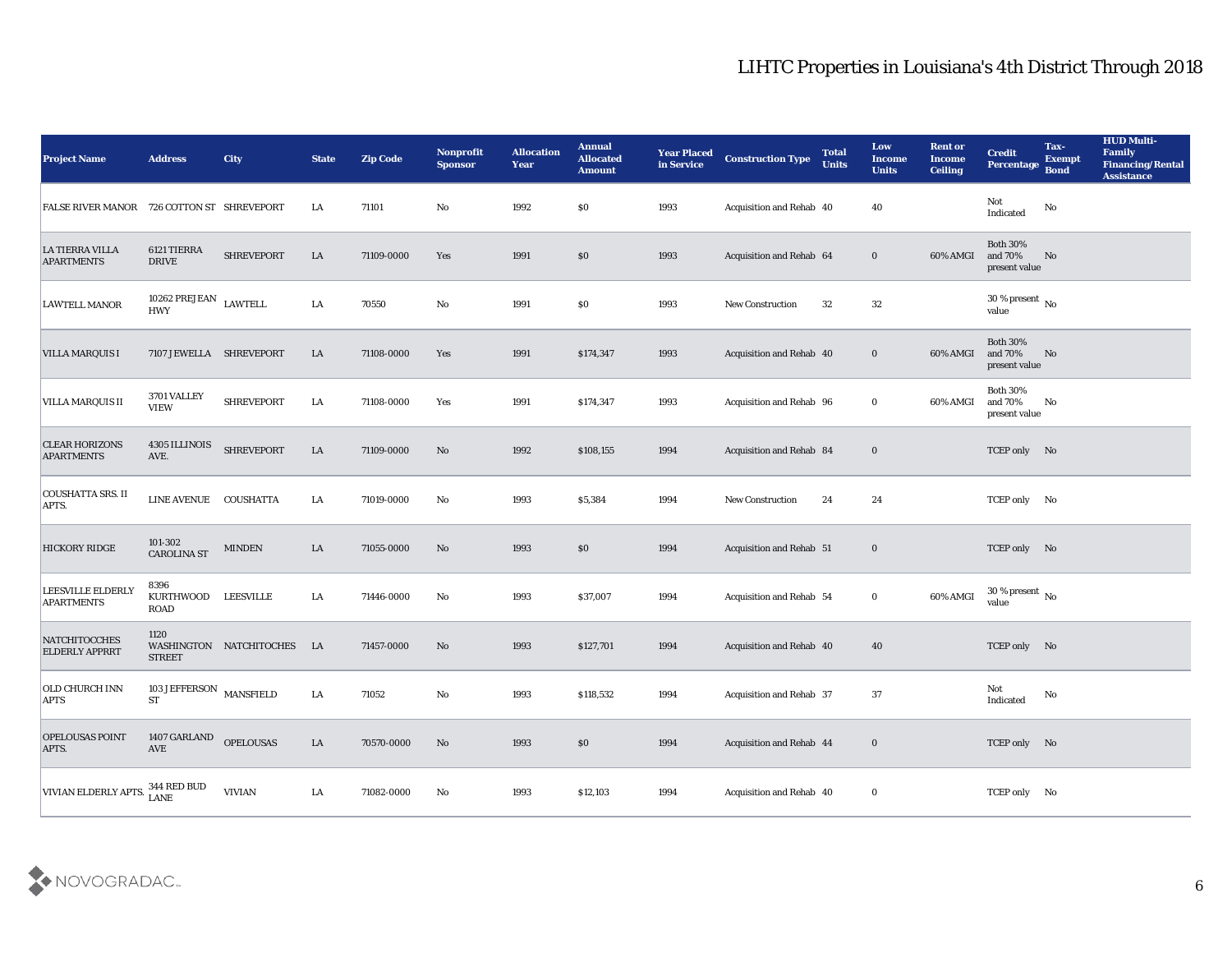| <b>Project Name</b>                                             | <b>Address</b>                        | City                | <b>State</b> | <b>Zip Code</b> | <b>Nonprofit</b><br><b>Sponsor</b> | <b>Allocation</b><br><b>Year</b> | <b>Annual</b><br><b>Allocated</b><br><b>Amount</b> | <b>Year Placed</b><br>in Service | <b>Construction Type</b> | <b>Total</b><br><b>Units</b> | Low<br><b>Income</b><br><b>Units</b> | <b>Rent or</b><br><b>Income</b><br><b>Ceiling</b> | <b>Credit</b><br>Percentage                 | Tax-<br><b>Exempt</b><br><b>Bond</b> | <b>HUD Multi-</b><br>Family<br><b>Financing/Rental</b><br><b>Assistance</b> |
|-----------------------------------------------------------------|---------------------------------------|---------------------|--------------|-----------------|------------------------------------|----------------------------------|----------------------------------------------------|----------------------------------|--------------------------|------------------------------|--------------------------------------|---------------------------------------------------|---------------------------------------------|--------------------------------------|-----------------------------------------------------------------------------|
| <b>WOODCREST</b><br><b>APARTMENTS</b>                           | 100 VILLAGE<br>$\operatorname{MANOR}$ | <b>HAUGHTON</b>     | LA           | 71107-0000      | No                                 | 1993                             | \$41,063                                           | 1994                             | <b>New Construction</b>  | 84                           | 80                                   |                                                   | TCEP only No                                |                                      |                                                                             |
| <b>LAKEWOOD</b><br><b>APARTMENTS</b>                            | <b>WEST STAGG</b><br><b>AVENUE</b>    | <b>BASILE</b>       | LA           | 70515-0000      | No                                 | Insufficient<br>Data             | $\$0$                                              | 1994                             | Acquisition and Rehab 32 |                              | $\mathbf{0}$                         |                                                   | TCEP only No                                |                                      |                                                                             |
| <b>APOLLO PLAZA APTS.</b>                                       | 583<br>MIDDLECREEK MANY<br>ROAD       |                     | LA           | 71449-0000      | Yes                                | 1993                             | \$2,702                                            | 1995                             | Acquisition and Rehab 72 |                              | 72                                   | 60% AMGI                                          | <b>Both 30%</b><br>and 70%<br>present value | No                                   |                                                                             |
| <b>AZALEA TERRACE</b><br><b>APTS</b>                            | 100 AZALEA<br>TERRACE LANE            | <b>MINDEN</b>       | LA           | 71055-0000      | No                                 | 1994                             | \$15,062                                           | 1995                             | <b>New Construction</b>  | 24                           | $\bf{0}$                             |                                                   | TCEP only No                                |                                      |                                                                             |
| <b>HERITAGE VILLAGE</b>                                         | <b>5005 EAST</b><br><b>TEXAS</b>      | <b>BOSSIER CITY</b> | LA           | 71111-0000      | No                                 | 1994                             | \$1,640                                            | 1995                             | <b>New Construction</b>  | 72                           | $\bf{0}$                             | 60% AMGI                                          | $70\,\%$ present $\,$ No value              |                                      |                                                                             |
| THE ORCHARD APTS                                                | 4850 SHED RD. BOSSIER CITY            |                     | LA           | 71111-0000      | No                                 | 1994                             | \$40,491                                           | 1995                             | Acquisition and Rehab 46 |                              | $\mathbf{0}$                         |                                                   | TCEP only No                                |                                      |                                                                             |
| WILLIAM E. RUFFIN<br><b>APTS</b>                                | 1260 FISHER<br><b>ROAD</b>            | <b>MANY</b>         | LA           | 71449-0000      | Yes                                | 1994                             | \$30,976                                           | 1995                             | <b>New Construction</b>  | 40                           | $\bf{0}$                             |                                                   | 60% AMGI TCEP only No                       |                                      |                                                                             |
| <b>ALEXANDER PLACE</b><br><b>APTS</b>                           | 1516 MARSALIS<br><b>DRIVE</b>         | <b>ARCADIA</b>      | LA           | 71001-0000      | No                                 | 1995                             | \$9,353                                            | 1996                             | <b>New Construction</b>  | 40                           | $\bf{0}$                             |                                                   | 60% AMGI TCEP only No                       |                                      |                                                                             |
| BLANCHARD ELDERLY 231 N. MAIN<br>III                            | <b>STREET</b>                         | <b>BLANCHARD</b>    | LA           | 71009-0000      | No                                 | 1995                             | \$14,179                                           | 1996                             | Acquisition and Rehab 40 |                              | $\boldsymbol{2}$                     |                                                   | TCEP only No                                |                                      |                                                                             |
| <b>BUTLER ESTATES</b>                                           | 805 BUTLER<br><b>STREET</b>           | <b>LEESVILLE</b>    | LA           | 71446-0000      | No                                 | 1995                             | \$21,584                                           | 1996                             | Acquisition and Rehab 10 |                              | 10                                   | 60% AMGI                                          | $30\,\%$ present $\,$ No value              |                                      |                                                                             |
| <b>HOPE</b><br>BAILEY/BEAUREGARD COMMUNITY<br><b>APARTMENTS</b> | 1925<br><b>ACTION DR.</b>             | DE RIDDER           | LA           | 70634-0000      | No                                 | 1995                             | \$12,074                                           | 1996                             | Acquisition and Rehab 40 |                              | $\bf{0}$                             | 60% AMGI                                          | 70 % present No<br>value                    |                                      |                                                                             |
| <b>LAKEWAY</b><br><b>APARTMENTS</b>                             | 302 LAKEWAY ZWOLLE                    |                     | LA           | 71486-0000      | $\mathbf{N}\mathbf{o}$             | 1993                             | \$40,240                                           | 1996                             | Acquisition and Rehab 32 |                              | 32                                   |                                                   | TCEP only No                                |                                      |                                                                             |
| OPELOUSAS VILLA<br><b>APARTMENTS</b>                            | 1211 GARLAND<br>$\operatorname{AVE}$  | <b>OPELOUSAS</b>    | ${\rm LA}$   | 70570-0000      | No                                 | 1994                             | $\$0$                                              | 1996                             | New Construction         | 32                           | $\bf{0}$                             |                                                   | $30\,\%$ present $\,$ No value              |                                      |                                                                             |

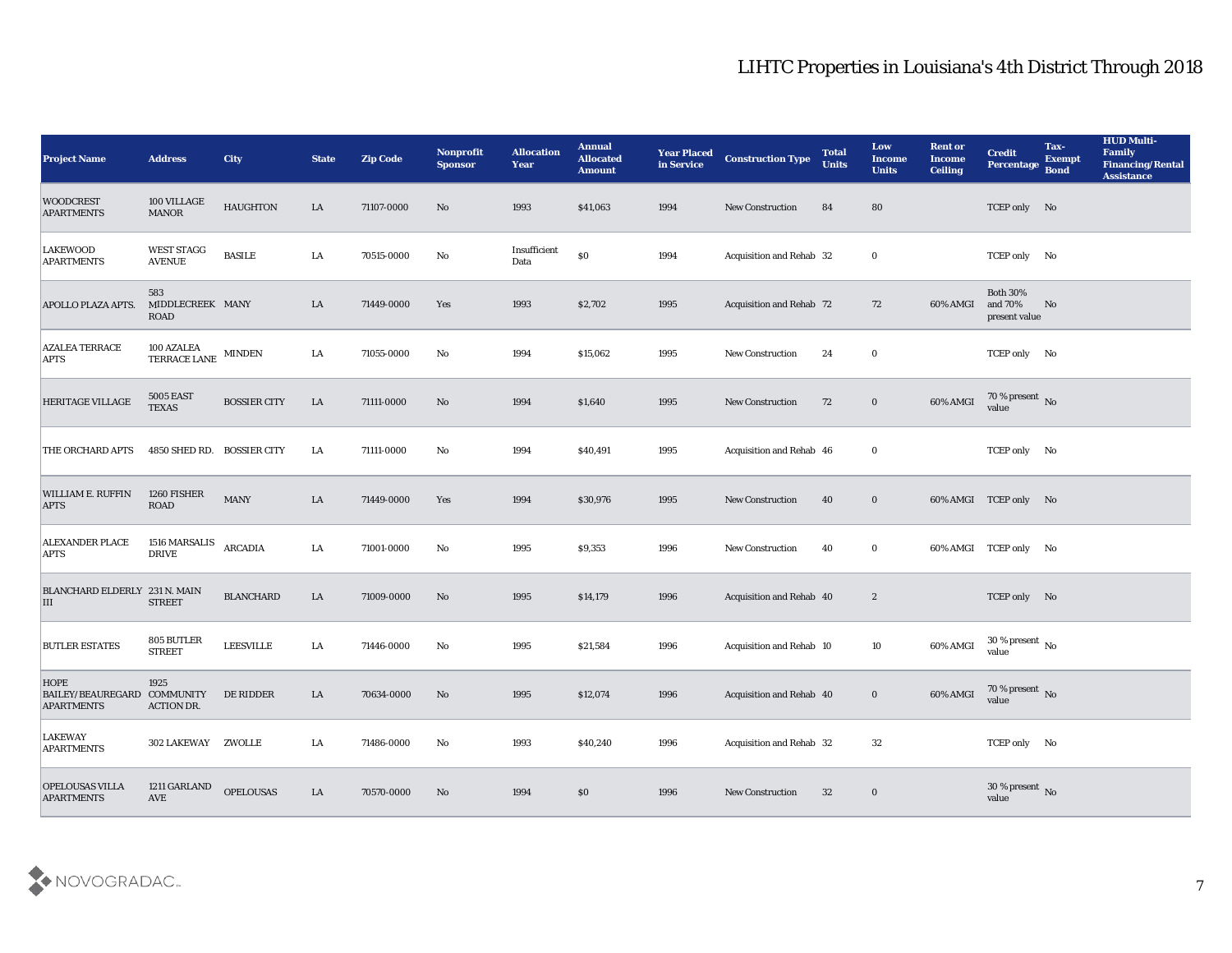| <b>Project Name</b>                            | <b>Address</b>                                         | <b>City</b>                 | <b>State</b> | <b>Zip Code</b> | Nonprofit<br><b>Sponsor</b> | <b>Allocation</b><br>Year | <b>Annual</b><br><b>Allocated</b><br><b>Amount</b> | <b>Year Placed</b><br>in Service | <b>Construction Type</b>        | <b>Total</b><br><b>Units</b> | Low<br>Income<br><b>Units</b> | <b>Rent or</b><br><b>Income</b><br><b>Ceiling</b> | <b>Credit</b><br><b>Percentage</b> | Tax-<br><b>Exempt</b><br><b>Bond</b> | <b>HUD Multi-</b><br>Family<br><b>Financing/Rental</b><br><b>Assistance</b> |
|------------------------------------------------|--------------------------------------------------------|-----------------------------|--------------|-----------------|-----------------------------|---------------------------|----------------------------------------------------|----------------------------------|---------------------------------|------------------------------|-------------------------------|---------------------------------------------------|------------------------------------|--------------------------------------|-----------------------------------------------------------------------------|
| <b>VERNON PLACE APTS.</b>                      | 600 VERNON<br>TRACE CIRCLE                             | <b>LEESVILLE</b>            | LA           | 71446-0000      | No                          | 1995                      | \$33,258                                           | 1996                             | Acquisition and Rehab 50        |                              | $\bf{0}$                      | 60% AMGI                                          | 30 % present $\,$ No $\,$<br>value |                                      |                                                                             |
| <b>BIENVILLE APTS II</b>                       | $2000\,\mathrm{MILITARY}$ RINGGOLD<br>RD               |                             | ${\rm LA}$   | 71068-0000      | No                          | 1996                      | \$15,849                                           | 1997                             | Acquisition and Rehab 32        |                              | $8\phantom{1}$                |                                                   | TCEP only No                       |                                      |                                                                             |
| <b>BROOKHAVEN</b><br><b>ELDERLY APTS</b>       | 70TH STREET                                            | <b>SHREVEPORT</b>           | LA           | 71118-0000      | $\mathbf{N}\mathbf{o}$      | 1995                      | \$0                                                | 1997                             | <b>Acquisition and Rehab 35</b> |                              | $\bf{0}$                      |                                                   | TCEP only No                       |                                      |                                                                             |
| <b>NANNY</b><br>O'NEAL/BEAUREGARD<br>SRS.      | 561 O'NEAL<br>STREET                                   | DE RIDDER                   | ${\rm LA}$   | 70634-0000      | No                          | 1996                      | \$14,539                                           | 1997                             | Acquisition and Rehab 40        |                              | 40                            | 60% AMGI                                          | $70\,\%$ present $\,$ No value     |                                      |                                                                             |
| <b>NEW LLANO SENIORS</b><br><b>APTS</b>        | 301 HARPER ST NEW LLANO                                |                             | LA           | 71461-0000      | No                          | 1997                      | \$18,889                                           | 1997                             | <b>New Construction</b>         | 40                           | $\bf{0}$                      | 60% AMGI                                          | 70 % present No<br>value           |                                      |                                                                             |
| <b>SWEETRIDGE APTS</b>                         | 1500 W MAPLE<br>AVE OFC                                | <b>EUNICE</b>               | ${\rm LA}$   | 70535           | No                          | 1997                      | \$0                                                | 1997                             | <b>New Construction</b>         | 40                           | 40                            | 60% AMGI                                          | $70\,\%$ present $\,$ No value     |                                      |                                                                             |
| <b>VILLA OAKS</b>                              | 403 WALNUT<br><b>STREET</b>                            | OIL CITY                    | LA           | 71061-0000      | No                          | 1996                      | \$0                                                | 1997                             | Acquisition and Rehab 64        |                              | $\bf{0}$                      |                                                   | TCEP only No                       |                                      |                                                                             |
| <b>WHITE OAK</b><br><b>APARTMENTS</b>          | <b>4860 SHED</b><br><b>ROAD</b>                        | <b>BOSSIER CITY</b>         | LA           | 71111-0000      | No                          | 1995                      | \$35,033                                           | 1997                             | Acquisition and Rehab 88        |                              | $\bf{0}$                      |                                                   | TCEP only No                       |                                      |                                                                             |
| <b>BLANCHARD PLACE II</b><br><b>APARTMENTS</b> | 3900 ROY ROAD BLANCHARD                                |                             | LA           | 71009-0000      | No                          | Insufficient<br>Data      | \$13,303                                           | 1997                             | <b>Acquisition and Rehab 32</b> |                              | 16                            |                                                   | TCEP only No                       |                                      |                                                                             |
| <b>FAIRGROUNDS ROAD</b><br><b>APTS</b>         | 121 REBA ST.                                           | NATCHITOCHES LA             |              | 71457-0000      | No                          | 1996                      | \$10,778                                           | 1998                             | Acquisition and Rehab 50        |                              | $\bf{0}$                      |                                                   | TCEP only No                       |                                      |                                                                             |
| <b>PECAN MANOR</b>                             | 230<br>ROAD                                            | FAIRGROUNDS NATCHITOCHES LA |              | 71457-0000      | No                          | 1998                      | \$20,500                                           | 1998                             | Acquisition and Rehab 40        |                              | $\bf{0}$                      |                                                   | TCEP only No                       |                                      |                                                                             |
| <b>SENSLEY APTS</b>                            | 602 HICKORY<br><b>STREET</b>                           | ${\tt FARMERVILLE}$         | ${\rm LA}$   | 71241-0000      | $\rm \bf No$                | 1997                      | \$37,644                                           | 1998                             | Acquisition and Rehab 32        |                              | $\mathbf 0$                   |                                                   | TCEP only No                       |                                      |                                                                             |
| SOUTHWOOD<br><b>GARDENS</b>                    | $3550$ CEDAR $$\sf{SHREVEPORT}$ CREEK, ${\sf BUDG}.$ 1 |                             | ${\bf LA}$   | 71118-0000      | $\mathbf {No}$              | 1996                      | \$27,914                                           | 1998                             | Acquisition and Rehab 96        |                              | $\mathbf 0$                   |                                                   | TCEP only No                       |                                      |                                                                             |

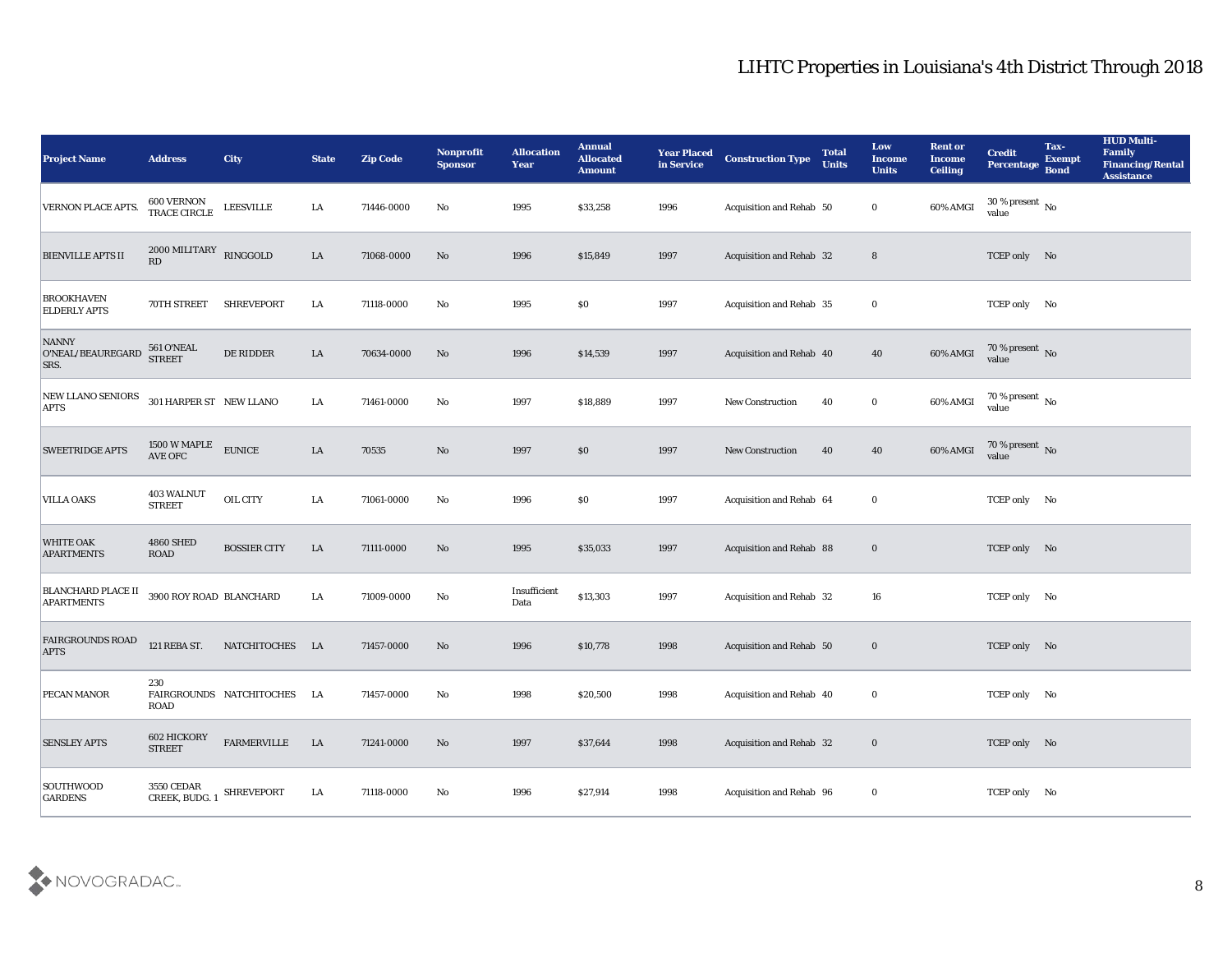| <b>Project Name</b>                         | <b>Address</b>                               | <b>City</b>         | <b>State</b> | <b>Zip Code</b> | Nonprofit<br><b>Sponsor</b> | <b>Allocation</b><br><b>Year</b> | <b>Annual</b><br><b>Allocated</b><br><b>Amount</b> | <b>Year Placed</b><br>in Service | <b>Construction Type</b>        | <b>Total</b><br><b>Units</b> | Low<br>Income<br><b>Units</b> | <b>Rent or</b><br><b>Income</b><br><b>Ceiling</b> | <b>Credit</b><br>Percentage        | Tax-<br><b>Exempt</b><br><b>Bond</b> | <b>HUD Multi-</b><br>Family<br><b>Financing/Rental</b><br><b>Assistance</b> |
|---------------------------------------------|----------------------------------------------|---------------------|--------------|-----------------|-----------------------------|----------------------------------|----------------------------------------------------|----------------------------------|---------------------------------|------------------------------|-------------------------------|---------------------------------------------------|------------------------------------|--------------------------------------|-----------------------------------------------------------------------------|
| <b>BENTLEY APTS</b>                         | $6760$ RASBERRY SHREVEPORT LN                |                     | $\rm LA$     | 71129           | No                          | 1998                             | \$0                                                | 1998                             | New Construction                | 84                           | 84                            |                                                   | 70 % present No<br>value           |                                      |                                                                             |
| MACADOO SRO                                 | 1002 TEXAS AVE SHREVEPORT                    |                     | LA           | 71101-0000      | No                          | 2007                             | \$0                                                | 1998                             | <b>New Construction</b>         | 45                           | $\bf{0}$                      |                                                   | TCEP only No                       |                                      |                                                                             |
| <b>BROOKHAVEN II APTS</b>                   | 2705<br>STANBERRY DR. SHREVEPORT             |                     | ${\rm LA}$   | 71118-0000      | No                          | 1999                             | \$22,125                                           | 1999                             | Acquisition and Rehab 40        |                              | $\overline{4}$                |                                                   | TCEP only No                       |                                      |                                                                             |
| PALMETTO PLACE APT. 425 N. SIBLEY           |                                              | <b>BENTON</b>       | LA           | 71006-0000      | No                          | 1997                             | \$14,284                                           | 1999                             | Acquisition and Rehab 40        |                              | $\bf{0}$                      |                                                   | TCEP only No                       |                                      |                                                                             |
| <b>STONEWALL APTS</b>                       | 899 HWY 171                                  | <b>STONEWALL</b>    | LA           | 71078-0000      | No                          | 1998                             | \$20,500                                           | 1999                             | <b>Acquisition and Rehab</b>    | 40                           | $\overline{\phantom{a}}$      |                                                   | TCEP only No                       |                                      |                                                                             |
| TIMBERVIEW APARTME CRAWFORD                 | 1210<br><b>STREET</b>                        | ARCADIA             | LA           | 71001-0000      | No                          | 1999                             | \$16,529                                           | 1999                             | <b>New Construction</b>         | 48                           | 48                            |                                                   | TCEP only No                       |                                      |                                                                             |
| <b>VILLE PLATTE</b>                         | 1201 TOM<br><b>DRIVE</b>                     | VILLE PLATTE        | ${\rm LA}$   | 70586-0000      | No                          | 1997                             | \$12,042                                           | 1999                             | Acquisition and Rehab 32        |                              | 32                            |                                                   | 60% AMGI TCEP only No              |                                      |                                                                             |
| WINGFIELD APARTMEN STREET                   | 425 N 14TH                                   | <b>KINDER</b>       | LA           | 70648-0000      | No                          | 1999                             | \$19,568                                           | 1999                             | Acquisition and Rehab 40        |                              | $\bf{0}$                      | 60% AMGI                                          | 30 % present $\,$ No $\,$<br>value |                                      |                                                                             |
| <b>LEE HARDWARE</b>                         | 301 CROCKETT SHREVEPORT                      |                     | LA           | 71101-0000      | No                          | 1997                             | \$297,940                                          | 1999                             | <b>Acquisition and Rehab 55</b> |                              | 55                            |                                                   | TCEP only No                       |                                      |                                                                             |
| <b>CHATEAU APTS.</b>                        | <b>4806 SHED</b><br><b>ROAD</b>              | <b>BOSSIER CITY</b> | LA           | 71067-0000      | No                          | Insufficient<br>Data             | \$32,190                                           | 2000                             | Acquisition and Rehab 56        |                              | 8                             |                                                   | TCEP only No                       |                                      |                                                                             |
| <b>GREENWOOD VILLA I</b>                    | 4440 DANNY R. SHREVEPORT<br>WIMBERLY DR.     |                     | LA           | 71119-0000      | No                          | 1999                             | \$11,453                                           | 2000                             | Acquisition and Rehab 40        |                              | 40                            |                                                   | TCEP only No                       |                                      |                                                                             |
| <b>WILLA POINT</b>                          | 1414 LA HWY. 1 POWHATAN                      |                     | LA           | 71457-0000      | $\rm\, No$                  | 1999                             | \$21,282                                           | 2000                             | Acquisition and Rehab 40        |                              | $\bf{0}$                      |                                                   | TCEP only No                       |                                      |                                                                             |
| <b>WINDSOR VILLAGE</b><br><b>APARTMENTS</b> | 1920 NORTH<br><b>HEARNE</b><br><b>AVENUE</b> | <b>SHREVEPORT</b>   | LA           | 71107-0000      | No                          | 1999                             | \$21,103                                           | 2000                             | New Construction                | 48                           | $\bf{0}$                      |                                                   | TCEP only No                       |                                      |                                                                             |

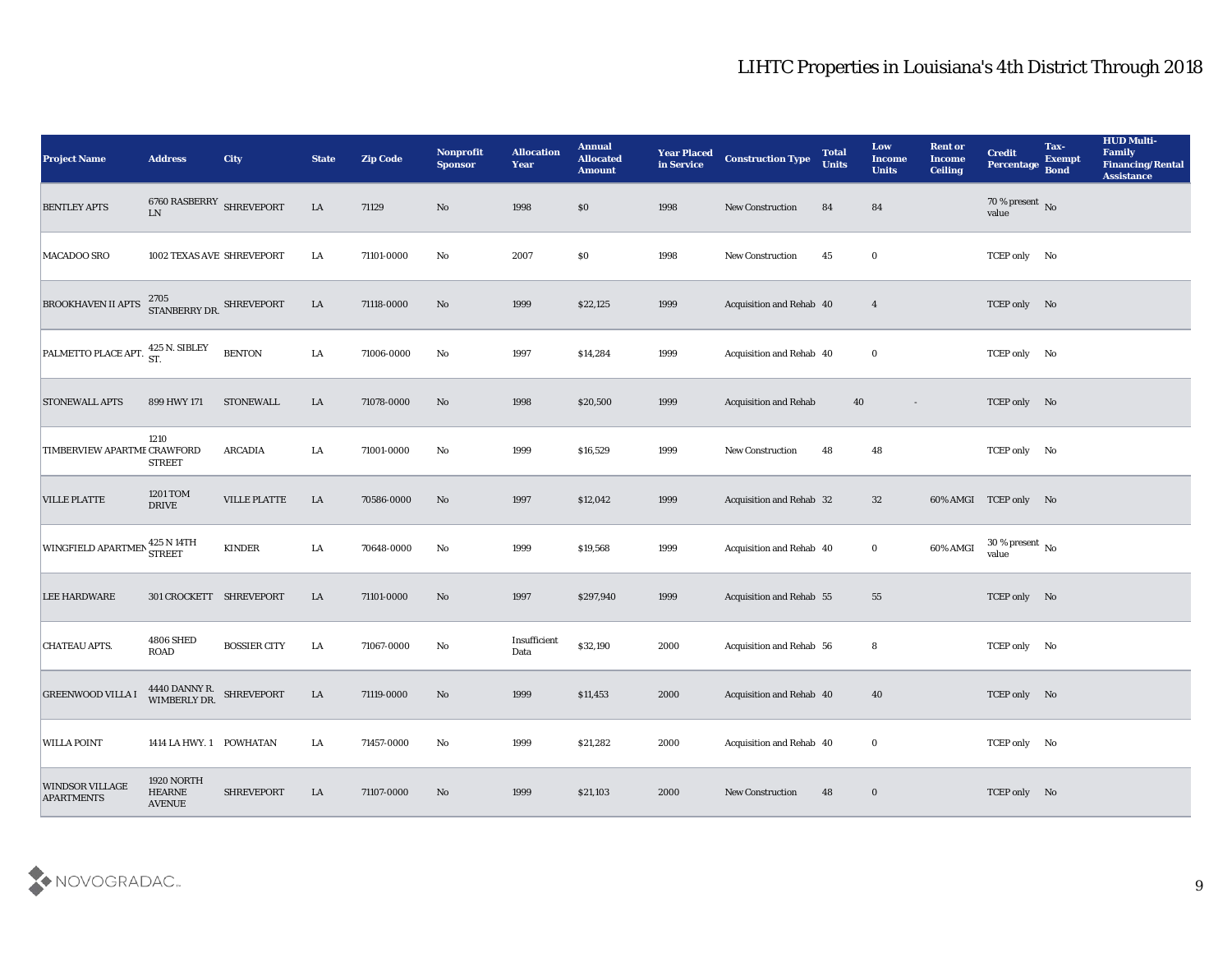| <b>Project Name</b>                                          | <b>Address</b>                         | <b>City</b>         | <b>State</b> | <b>Zip Code</b> | Nonprofit<br><b>Sponsor</b> | <b>Allocation</b><br><b>Year</b> | <b>Annual</b><br><b>Allocated</b><br><b>Amount</b> | <b>Year Placed</b><br>in Service | <b>Construction Type</b>     | <b>Total</b><br><b>Units</b> | Low<br><b>Income</b><br><b>Units</b> | <b>Rent or</b><br><b>Income</b><br><b>Ceiling</b> | <b>Credit</b><br>Percentage                 | Tax-<br><b>Exempt</b><br><b>Bond</b> | <b>HUD Multi-</b><br>Family<br><b>Financing/Rental</b><br><b>Assistance</b> |
|--------------------------------------------------------------|----------------------------------------|---------------------|--------------|-----------------|-----------------------------|----------------------------------|----------------------------------------------------|----------------------------------|------------------------------|------------------------------|--------------------------------------|---------------------------------------------------|---------------------------------------------|--------------------------------------|-----------------------------------------------------------------------------|
| YORKSHIRE APTS.                                              | 2020 N.<br><b>HEARNE AVE</b>           | <b>SHREVEPORT</b>   | LA           | 71107-0000      | No                          | 1999                             | \$21,018                                           | 2000                             | Acquisition and Rehab 84     |                              | $\mathbf{0}$                         |                                                   | TCEP only No                                |                                      |                                                                             |
| <b>ARCADIA EAST II</b>                                       | 1226 FIRST<br><b>STREET</b>            | <b>ARCADIA</b>      | LA           | 71001-0000      | No                          | 2000                             | \$16,258                                           | 2001                             | <b>Acquisition and Rehab</b> |                              | 32                                   | $\overline{7}$                                    | TCEP only No                                |                                      |                                                                             |
| <b>BENTON PLACE II APTS</b>                                  | 114 SIBLEY<br><b>STREET</b>            | <b>BOSSIER CITY</b> | LA           | 71006-0000      | No                          | 2000                             | \$24,886                                           | 2001                             | Acquisition and Rehab 32     |                              | 32                                   | 50% AMGI                                          | TCEP only No                                |                                      |                                                                             |
| <b>BIENVILLE APTS</b>                                        | 2000 MILITARY<br>RD                    | RINGGOLD            | LA           | 71068           | Yes                         | 2000                             | \$0                                                | 2001                             | Acquisition and Rehab 32     |                              | 32                                   |                                                   | <b>Both 30%</b><br>and 70%<br>present value | No                                   |                                                                             |
| BLANCHARD PLACE API 3900 ROY ROAD BLANCHARD                  |                                        |                     | LA           | 71107-0000      | No                          | 2000                             | \$22,853                                           | 2001                             | Acquisition and Rehab 32     |                              | 8                                    |                                                   | TCEP only No                                |                                      |                                                                             |
| <b>CLAIBORNE PLACE II</b>                                    | 100 CIRCLE<br><b>DRIVE</b>             | <b>HOMER</b>        | LA           | 71040-0000      | No                          | 2000                             | \$17,555                                           | 2001                             | Acquisition and Rehab 32     |                              | $8\phantom{1}$                       |                                                   | TCEP only No                                |                                      |                                                                             |
| <b>CLEAR LAKE</b>                                            | 1195 PEGUES<br><b>STREET</b>           | <b>MANSFIELD</b>    | LA           | 71052-0000      | No                          | 2000                             | \$23,947                                           | 2001                             | Acquisition and Rehab 36     |                              | 35                                   |                                                   | 60% AMGI TCEP only No                       |                                      |                                                                             |
| <b>COVENTRY PLACE</b><br><b>APARTMENTS</b>                   | 4565 NORTH<br><b>MARKET</b>            | <b>SHREVEPORT</b>   | LA           | 71107-0000      | No                          | 1999                             | \$1,079,788                                        | 2001                             | <b>New Construction</b>      | 48                           | 48                                   |                                                   | TCEP only No                                |                                      |                                                                             |
| <b>CRESTVIEW</b><br><b>APARTMENTS</b>                        | 1167 MCCARTHY OPELOUSAS<br><b>LANE</b> |                     | LA           | 70570-0000      | No                          | 1999                             | \$11,192                                           | 2001                             | Acquisition and Rehab 36     |                              | $\bf{0}$                             | 60% AMGI                                          | $70\,\%$ present $\,$ No value              |                                      |                                                                             |
| <b>FAIRMONT TOWERS</b><br>APTS.                              | 726 COTTON<br><b>STREET</b>            | <b>SHREVEPORT</b>   | LA           | 71101-0000      | No                          | 1999                             | \$289,290                                          | 2001                             | Acquisition and Rehab 254    |                              | $\bf{0}$                             |                                                   | TCEP only No                                |                                      |                                                                             |
| <b>GREENWOOD VILLA</b><br><b>TOWNHOMES PHASE</b><br>$\rm II$ | 4430 DANNY R<br><b>WIMBERLY DR</b>     | <b>SHREVEPORT</b>   | LA           | 71119           | Yes                         | 1999                             | $\$0$                                              | 2001                             | Acquisition and Rehab 40     |                              | 40                                   |                                                   | 70 % present $\,$ No $\,$<br>value          |                                      |                                                                             |
| <b>HILLSIDE APTS</b>                                         | 400 HILSIDE<br>LANE                    | <b>MINDEN</b>       | ${\rm LA}$   | 71055-0000      | $\rm\, No$                  | 1999                             | \$37,344                                           | 2001                             | New Construction             | 60                           | $\mathbf 0$                          | 60% AMGI                                          | $70\,\%$ present $\,$ No value              |                                      |                                                                             |
| <b>KINDER PLACE</b>                                          | 115 S. TENTH ST. KINDER                |                     | ${\bf LA}$   | 70648-0000      | No                          | 2000                             | \$18,621                                           | 2001                             | Acquisition and Rehab 32     |                              | $\mathbf 0$                          | 60% AMGI                                          | 30 % present $\,$ No $\,$<br>value          |                                      |                                                                             |

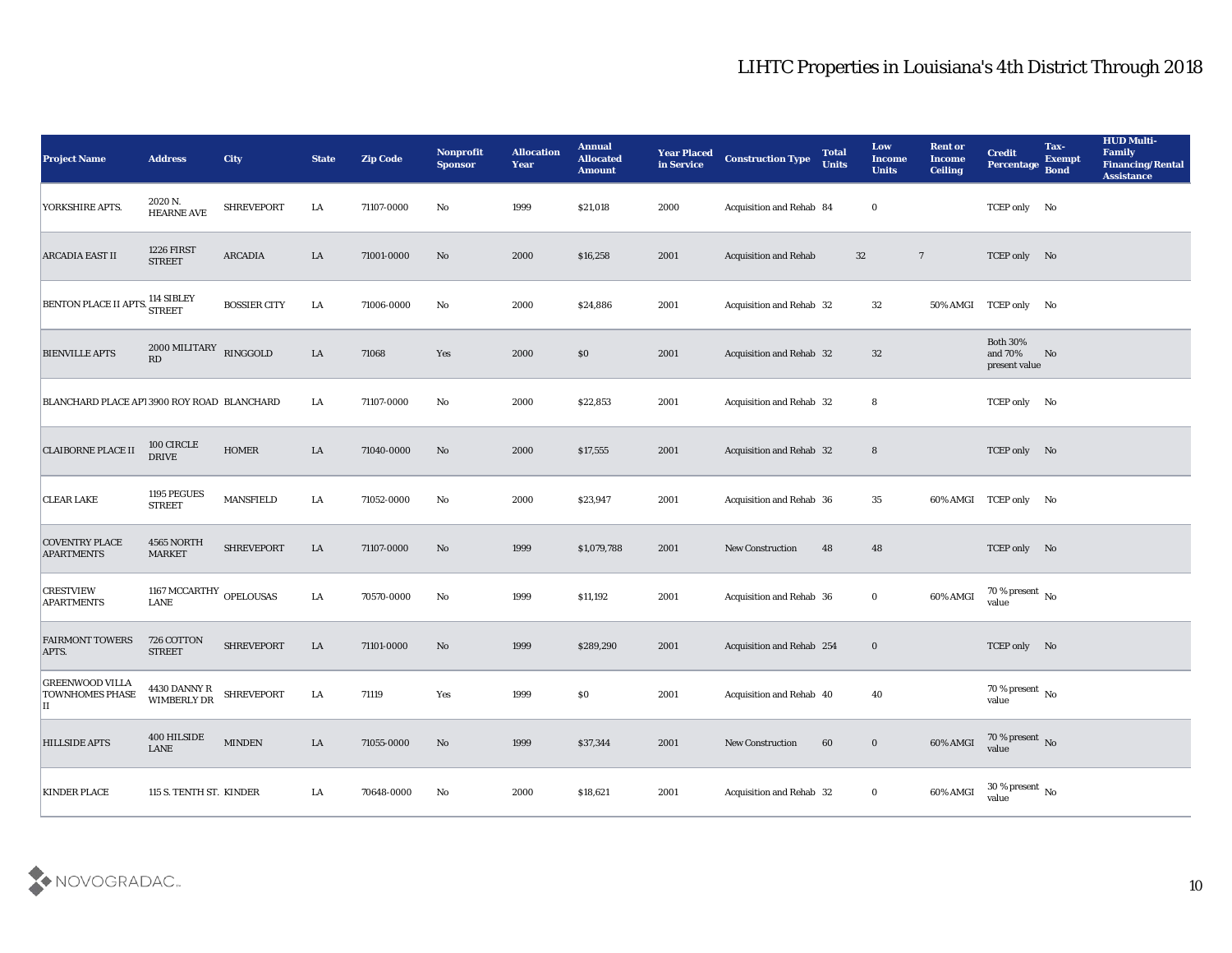| <b>Project Name</b>                       | <b>Address</b>                                    | <b>City</b>        | <b>State</b> | <b>Zip Code</b> | Nonprofit<br><b>Sponsor</b> | <b>Allocation</b><br><b>Year</b> | <b>Annual</b><br><b>Allocated</b><br><b>Amount</b> | <b>Year Placed</b><br>in Service | <b>Construction Type</b>        | <b>Total</b><br><b>Units</b> | Low<br><b>Income</b><br><b>Units</b> | <b>Rent or</b><br><b>Income</b><br><b>Ceiling</b> | <b>Credit</b><br>Percentage                 | Tax-<br><b>Exempt</b><br><b>Bond</b> | <b>HUD Multi-</b><br>Family<br><b>Financing/Rental</b><br><b>Assistance</b> |
|-------------------------------------------|---------------------------------------------------|--------------------|--------------|-----------------|-----------------------------|----------------------------------|----------------------------------------------------|----------------------------------|---------------------------------|------------------------------|--------------------------------------|---------------------------------------------------|---------------------------------------------|--------------------------------------|-----------------------------------------------------------------------------|
| <b>LOGANSPORT APTS</b>                    | 201 NORTH<br><b>BOGLE ROAD</b>                    | LOGANSPORT         | LA           | 70149-0000      | No                          | 2000                             | $\$0$                                              | 2001                             | Acquisition and Rehab 32        |                              | 32                                   |                                                   | TCEP only No                                |                                      |                                                                             |
| <b>MANY APARTMENTS</b>                    | 1200 FISHER<br><b>ROAD</b>                        | <b>MANY</b>        | LA           | 71449-0000      | No                          | 2000                             | \$80,446                                           | 2001                             | Acquisition and Rehab 32        |                              | 32                                   |                                                   | TCEP only No                                |                                      |                                                                             |
| <b>MIILL STREET</b>                       | 233 MILL<br><b>STREET</b>                         | <b>HAYNESVILLE</b> | LA           | 71038-0000      | No                          | Insufficient<br>Data             | \$20,568                                           | 2001                             | Acquisition and Rehab 32        |                              | $\bf{0}$                             |                                                   | TCEP only No                                |                                      |                                                                             |
| <b>MILL STREET APTS</b>                   | 1988 MILL ST                                      | <b>HAYNESVILLE</b> | LA           | 71038           | Yes                         | 2000                             | $\$0$                                              | 2001                             | Acquisition and Rehab 32        |                              | 32                                   |                                                   | <b>Both 30%</b><br>and 70%<br>present value | No                                   |                                                                             |
| <b>NATCHEZ PLACE</b><br><b>APARTMENTS</b> | HIGHWAY 119 NATCHEZ                               |                    | LA           | 71456-0000      | No                          | 2000                             | \$15,524                                           | 2001                             | Acquisition and Rehab 32        |                              | $\bf{0}$                             |                                                   | TCEP only No                                |                                      |                                                                             |
| <b>OAKLAND</b><br><b>APARTMENTS</b>       | 605 HOSPITAL<br>DR.                               | <b>OAKDALE</b>     | LA           | 71463-0000      | No                          | 2000                             | \$18,355                                           | 2001                             | Acquisition and Rehab 46        |                              | $\bf{0}$                             | 60% AMGI                                          | $30\,\%$ present $\,$ No $\,$<br>value      |                                      |                                                                             |
| <b>PINES APARTMENTS</b>                   | 205 LAKE ROAD MANSFIELD                           |                    | LA           | 71052-0000      | No                          | 2000                             | \$14,266                                           | 2001                             | Acquisition and Rehab 48        |                              | $\bf{0}$                             |                                                   | TCEP only No                                |                                      |                                                                             |
| <b>REBEL ROAD</b>                         | 106 REBEL<br><b>ROAD</b>                          | <b>VIVIAN</b>      | LA           | 71082-0000      | No                          | 2000                             | \$16,355                                           | 2001                             | Acquisition and Rehab 32        |                              | $\bf{0}$                             |                                                   | TCEP only No                                |                                      |                                                                             |
| RED HILL I APTS.                          | 1121 RED HILL<br><b>APARTMENT</b><br>ROAD         | <b>FARMERVILLE</b> | LA           | 71241-0000      | No                          | 2000                             | \$16,113                                           | 2001                             | Acquisition and Rehab 32        |                              | $\bf{0}$                             |                                                   | TCEP only No                                |                                      |                                                                             |
| RED HILL II APTS.                         | 1121 MARION<br><b>HIGHWAY</b>                     | <b>FARMERVILLE</b> | LA           | 71241-0000      | No                          | 2000                             | \$27,179                                           | 2001                             | Acquisition and Rehab 30        |                              | $\bf{0}$                             |                                                   | TCEP only No                                |                                      |                                                                             |
| <b>RIVERWOOD</b><br><b>APARTMENTS</b>     | <b>1910 JONES</b><br><b>STREET</b>                | <b>COUSHATTA</b>   | LA           | 71019-0000      | No                          | 2001                             | \$15,323                                           | 2001                             | <b>Acquisition and Rehab 48</b> |                              | $\bf{0}$                             |                                                   | TCEP only No                                |                                      |                                                                             |
| <b>ROSEPINE APTS I</b>                    | 18569 JOHNNY<br><b>B HALL</b><br>MEMORIAL<br>HWY. | DE RIDDER          | LA           | 70634-0000      | $\rm\thinspace No$          | 2000                             | \$16,644                                           | 2001                             | Acquisition and Rehab 24        |                              | $\bf{0}$                             |                                                   | $30\,\%$ present $\,$ No $\,$<br>value      |                                      |                                                                             |
| <b>ROSEPINE APTS. II</b>                  | 6997 LEACH                                        | ROSEPINE           | LA           | 70659-0000      | No                          | 2000                             | \$18,947                                           | 2001                             | Acquisition and Rehab 32        |                              | $\bf{0}$                             | 60% AMGI                                          | 30 % present $\,$ No $\,$<br>value          |                                      |                                                                             |

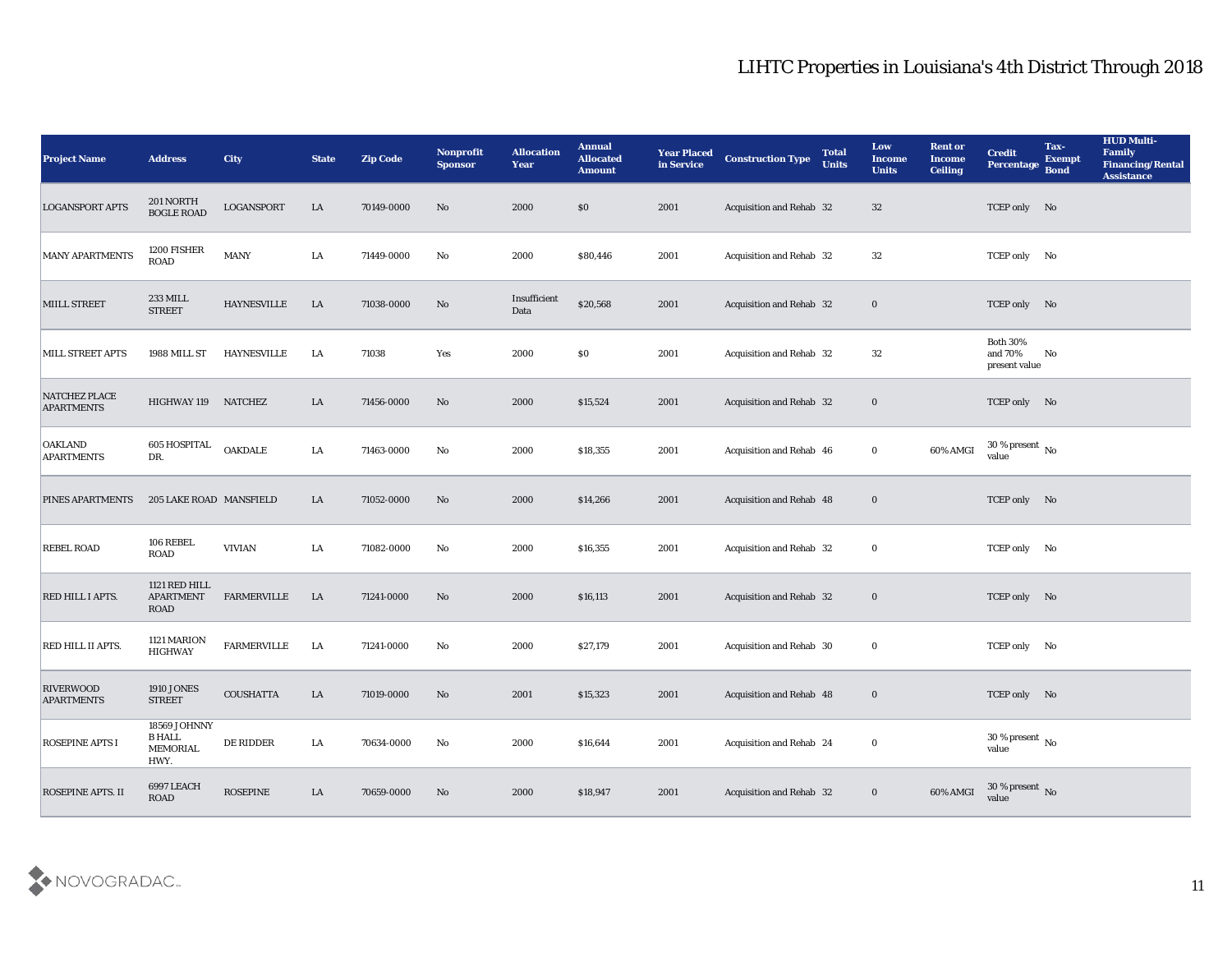| <b>Project Name</b>                          | <b>Address</b>                                  | <b>City</b>       | <b>State</b> | <b>Zip Code</b> | Nonprofit<br><b>Sponsor</b> | <b>Allocation</b><br><b>Year</b> | <b>Annual</b><br><b>Allocated</b><br><b>Amount</b> | <b>Year Placed</b><br>in Service | <b>Construction Type</b>        | <b>Total</b><br><b>Units</b> | Low<br><b>Income</b><br><b>Units</b> | <b>Rent or</b><br><b>Income</b><br><b>Ceiling</b> | <b>Credit</b><br><b>Percentage</b>          | Tax-<br><b>Exempt</b><br><b>Bond</b> | <b>HUD Multi-</b><br>Family<br><b>Financing/Rental</b><br><b>Assistance</b> |
|----------------------------------------------|-------------------------------------------------|-------------------|--------------|-----------------|-----------------------------|----------------------------------|----------------------------------------------------|----------------------------------|---------------------------------|------------------------------|--------------------------------------|---------------------------------------------------|---------------------------------------------|--------------------------------------|-----------------------------------------------------------------------------|
| <b>SEASONS APTS</b>                          | 501 N. BOGLE<br><b>ROAD</b>                     | <b>LOGANSPORT</b> | LA           | 71049-0000      | No                          | 2000                             | \$1,457,067                                        | 2001                             | Acquisition and Rehab 48        |                              | $\bf{0}$                             |                                                   | TCEP only No                                |                                      |                                                                             |
| SOUTHERN VILLAGE                             | <b>3540 WEST</b><br>70TH STREET                 | SHREVEPORT        | LA           | 71108-0000      | No                          | 1999                             | \$37,931                                           | 2001                             | <b>Acquisition and Rehab 56</b> |                              | $\bf{0}$                             |                                                   | 70 % present No<br>value                    |                                      |                                                                             |
| <b>SOUTHWOOD APTS</b>                        | 214 NURSERY<br><b>ROAD</b><br><b>BUILDING 1</b> | <b>SIBLEY</b>     | LA           | 71073-0000      | No                          | 2000                             | \$17,708                                           | 2001                             | Acquisition and Rehab 48        |                              | $\bf{0}$                             |                                                   | TCEP only No                                |                                      |                                                                             |
| <b>TALLY-HO APTS</b>                         | 131 ROUBIEU ST CAMPTI                           |                   | LA           | 71411           | Yes                         | 2000                             | \$0                                                | 2001                             | Acquisition and Rehab 26        |                              | 26                                   |                                                   | <b>Both 30%</b><br>and 70%<br>present value | No                                   |                                                                             |
| <b>TIMBERS APTS II</b>                       | 100 TIMBERS<br><b>DRIVE</b>                     | <b>MANY</b>       | LA           | 71449-0000      | No                          | 2000                             | \$15,467                                           | 2001                             | Acquisition and Rehab 48        |                              | $\bf{0}$                             |                                                   | TCEP only No                                |                                      |                                                                             |
| <b>KING OAKS</b><br><b>SUBDIVISION III</b>   | 2600 AUDREY<br>LANE                             | <b>SHREVEPORT</b> | LA           | 71302-0000      | Yes                         | 2006                             | \$16,575                                           | 2008                             | <b>New Construction</b>         | 22                           | 22                                   | 60% AMGI                                          | $70\,\%$ present $\,$ No value              |                                      |                                                                             |
| <b>KING OAKS</b><br><b>SUBDIVISION IV</b>    | 2600 AUDREY<br>LANE                             | <b>SHREVEPORT</b> | LA           | 71302-0000      | Yes                         | 2006                             | \$16,992                                           | 2008                             | <b>New Construction</b>         | 22                           | 22                                   |                                                   | TCEP only No                                |                                      |                                                                             |
| <b>BAYOU PLACE</b><br><b>SUBDIVISION</b>     | 707 SANDERS<br><b>COURT</b>                     | <b>SHREVEPORT</b> | LA           | 71106-0000      | No                          | 2006                             | \$12,277                                           | 2008                             | <b>Acquisition and Rehab 27</b> |                              | 27                                   |                                                   | $70\,\%$ present $\,$ No value              |                                      |                                                                             |
| NORTHERN HEIGHTS                             | 3000 ROY ROAD SHREVEPORT                        |                   | LA           | 71107-0000      | No                          | 2008                             | \$9,780                                            | 2009                             | New Construction                | 40                           | $\bf{0}$                             |                                                   | TCEP only No                                |                                      |                                                                             |
| <b>NORTHERN HEIGHTS</b><br><b>HOMES</b>      | 3000 ROY ROAD SHREVEPORT                        |                   | LA           | 71107-0000      | No                          | 2006                             | \$415,679                                          | 2009                             | <b>New Construction</b>         | 40                           | 40                                   |                                                   | TCEP only No                                |                                      |                                                                             |
| <b>GIBSLAND SENIORS</b><br><b>APARTMENTS</b> | 1934 PEARL<br><b>STREET</b>                     | <b>GIBSLAND</b>   | LA           | 71028-0000      | No                          | 1993                             | \$0                                                | 2010                             | <b>New Construction</b>         | 32                           | $\bf{0}$                             |                                                   | TCEP only No                                |                                      |                                                                             |
| <b>OAKHILL PLAZA</b><br><b>APARTMENTS</b>    | 261 OAK HILL<br>$\mathbf{R}\mathbf{D}$          | <b>MANSFIELD</b>  | ${\rm LA}$   | 71052-0000      | $\rm\, No$                  | 1990                             | $\$0$                                              | 2010                             | Acquisition and Rehab 32        |                              | $\mathbf 0$                          |                                                   | TCEP only No                                |                                      |                                                                             |
| RED RIVER SENIORS                            | 914 E CARROL<br><b>ST</b>                       | <b>COUSHATTA</b>  | ${\rm LA}$   | 71019           | $\mathbf {No}$              | $\pmb{2010}$                     | \$195,362                                          | 2010                             | New Construction                | 32                           | $32\,$                               |                                                   | 60% AMGI TCEP only No                       |                                      |                                                                             |

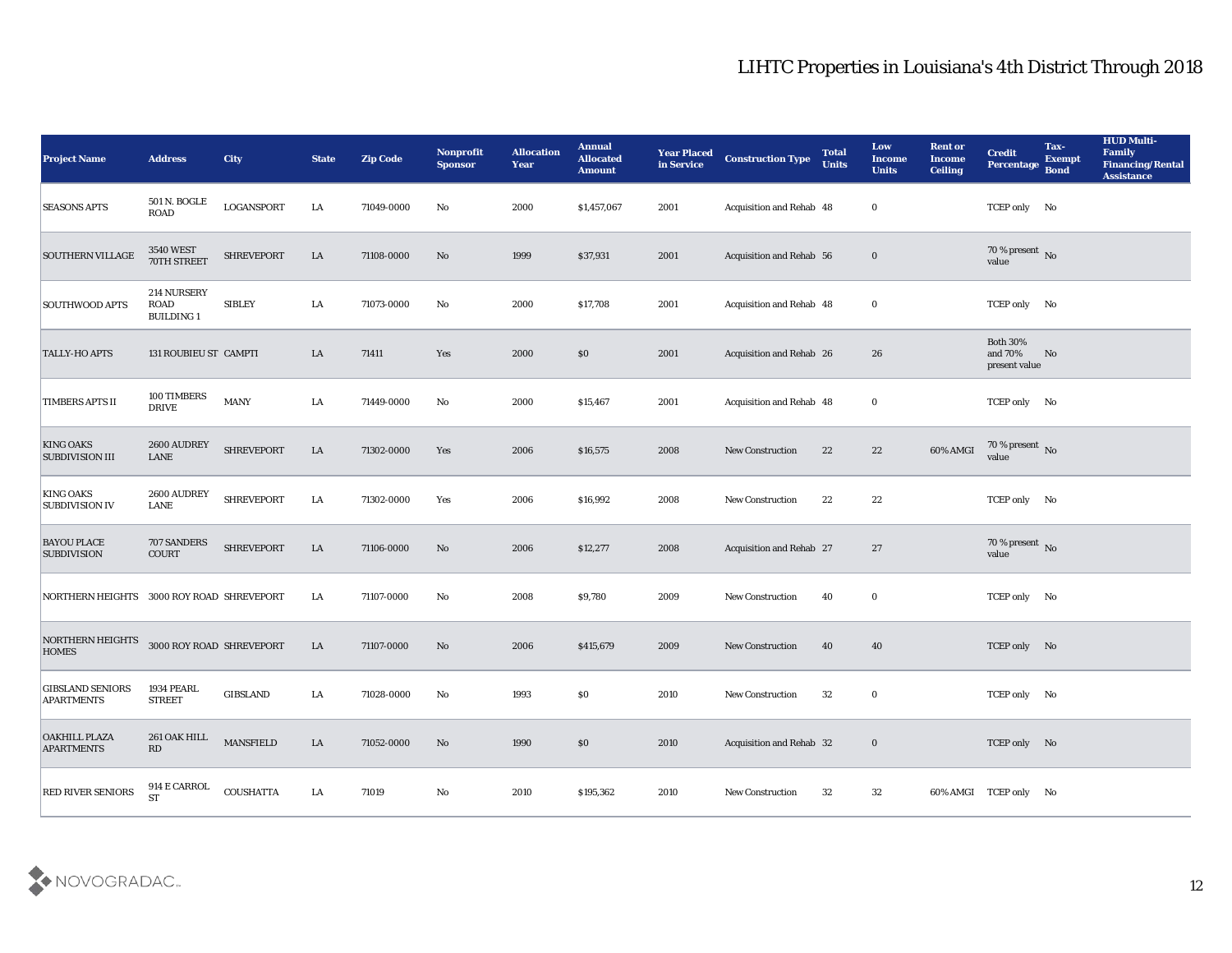| <b>Project Name</b>                                          | <b>Address</b>                              | <b>City</b>                    | <b>State</b> | <b>Zip Code</b> | Nonprofit<br><b>Sponsor</b> | <b>Allocation</b><br><b>Year</b> | <b>Annual</b><br><b>Allocated</b><br><b>Amount</b> | <b>Year Placed</b><br>in Service | <b>Construction Type</b>        | <b>Total</b><br><b>Units</b> | Low<br><b>Income</b><br><b>Units</b> | <b>Rent or</b><br>Income<br><b>Ceiling</b> | <b>Credit</b><br>Percentage                 | Tax-<br><b>Exempt</b><br><b>Bond</b> | <b>HUD Multi-</b><br>Family<br><b>Financing/Rental</b><br><b>Assistance</b> |
|--------------------------------------------------------------|---------------------------------------------|--------------------------------|--------------|-----------------|-----------------------------|----------------------------------|----------------------------------------------------|----------------------------------|---------------------------------|------------------------------|--------------------------------------|--------------------------------------------|---------------------------------------------|--------------------------------------|-----------------------------------------------------------------------------|
| <b>DESOTO PLAZA</b><br><b>APARTMENTS</b>                     | 193 OAKHILL<br><b>ROAD</b>                  | <b>MANSFIELD</b>               | LA           | 71052-0000      | No                          | 2009                             | \$0                                                | 2010                             | <b>Acquisition and Rehab 32</b> |                              | $\bf{0}$                             |                                            | <b>Both 30%</b><br>and 70%<br>present value | No                                   |                                                                             |
| MILLER CREEK AND<br><b>RIVERBEND</b><br><b>APARTMENTS</b>    | 324 MILLER<br><b>CREEK DR</b>               | NATCHITOCHES                   | LA           | 71457-0000      | No                          | 2010                             | \$520,000                                          | 2011                             | Acquisition and Rehab 48        |                              | 48                                   |                                            | TCEP only No                                |                                      |                                                                             |
| <b>THE OAKS</b><br><b>APARTMENTS</b>                         | 1222 EAST 5TH<br><b>AVENUE</b>              | <b>OAKDALE</b>                 | LA           | 71463-0000      | No                          | 1990                             | \$30                                               | 2011                             | <b>Acquisition and Rehab 32</b> |                              | $\bf{0}$                             |                                            | 60% AMGI TCEP only No                       |                                      |                                                                             |
| <b>THE VILLAGES AT</b><br><b>EAGLE POINTE IV</b>             | 5008 & 5010<br><b>SIMS LANE</b>             | <b>BOSSIER CITY</b>            | LA           | 71111-0000      | No                          | 2008                             | $\$0$                                              | 2011                             | <b>New Construction</b>         | 48                           | $\bf{0}$                             |                                            | TCEP only No                                |                                      |                                                                             |
| <b>WEBSTER PLACE II</b>                                      |                                             | 21236 HWY 371 COTTON VALLEY LA |              | 71018           | Yes                         | 2000                             | \$0                                                | 2001                             | Acquisition and Rehab 32        |                              | 32                                   |                                            | <b>Both 30%</b><br>and 70%<br>present value | No                                   |                                                                             |
| <b>WINGFIELD</b><br><b>APARTMENTS II</b>                     | 1515 FIRST<br><b>AVENUE</b>                 | <b>KINDER</b>                  | LA           | 70648-0000      | No                          | Insufficient<br>Data             | \$25,658                                           | 2001                             | Acquisition and Rehab 42        |                              | $\bf{0}$                             | 60% AMGI                                   | 70 % present $\,$ No $\,$<br>value          |                                      |                                                                             |
| <b>BIENVILLE APTS I</b>                                      | HIGHWAY 7,<br><b>SOUTH</b>                  | RINGGOLD                       | LA           | 71068-0000      | No                          | 2000                             | \$17,187                                           | 2001                             | Acquisition and Rehab 32        |                              | 8                                    |                                            | TCEP only No                                |                                      |                                                                             |
| <b>GREENWOOD APTS. II</b>                                    | 9224<br>GREENWOOD<br>ROAD                   | <b>GREENWOOD</b>               | LA           | 71033-0000      | No                          | 2000                             | \$15,714                                           | 2001                             | Acquisition and Rehab 32        |                              | 32                                   |                                            | TCEP only No                                |                                      |                                                                             |
| GREENWOOD VILLA II 4430 DANNY R.<br><b>TOWNHOMES</b>         | <b>WIMBERLY</b>                             | <b>SHREVEPORT</b>              | LA           | 71119-0000      | No                          | 1999                             | \$11,902                                           | 2001                             | Acquisition and Rehab 40        |                              | $\bf{0}$                             |                                            | TCEP only No                                |                                      |                                                                             |
| <b>LAKEVIEW II</b><br><b>APARTMENTS</b>                      | <b>DRIVE</b>                                | 1600 LAKEVIEW NATCHITOCHES LA  |              | 71457-0000      | No                          | Insufficient<br>Data             | \$39,877                                           | 2001                             | <b>New Construction</b>         | 48                           | $\bf{0}$                             |                                            | TCEP only No                                |                                      |                                                                             |
| PLEASANT HILL<br><b>SENIORS</b>                              | 83 RAINS<br><b>STREET</b>                   | PLEASANT HILL LA               |              | 71065-0000      | No                          | 2000                             | \$6,973                                            | 2001                             | <b>Acquisition and Rehab 32</b> |                              | $\bf{0}$                             |                                            | TCEP only No                                |                                      |                                                                             |
| NATCHITOCHES<br>HOUSING<br>II/GRAYSTONE<br><b>APARTMENTS</b> | NATCHITOCHES<br>SOUTH<br><b>SUBDIVISION</b> | NATCHITOCHES LA                |              | 71457-0000      | No                          | 1999                             | \$46,712                                           | 2001                             | Acquisition and Rehab 40        |                              | 40                                   |                                            | TCEP only No                                |                                      |                                                                             |
| <b>TALLY HO APTS. II</b>                                     | 131 ROBIEU                                  | <b>CAMPTI</b>                  | LA           | 71052-0000      | No                          | 2000                             | \$9,041                                            | 2001                             | Acquisition and Rehab 26        |                              | 26                                   |                                            | TCEP only No                                |                                      |                                                                             |

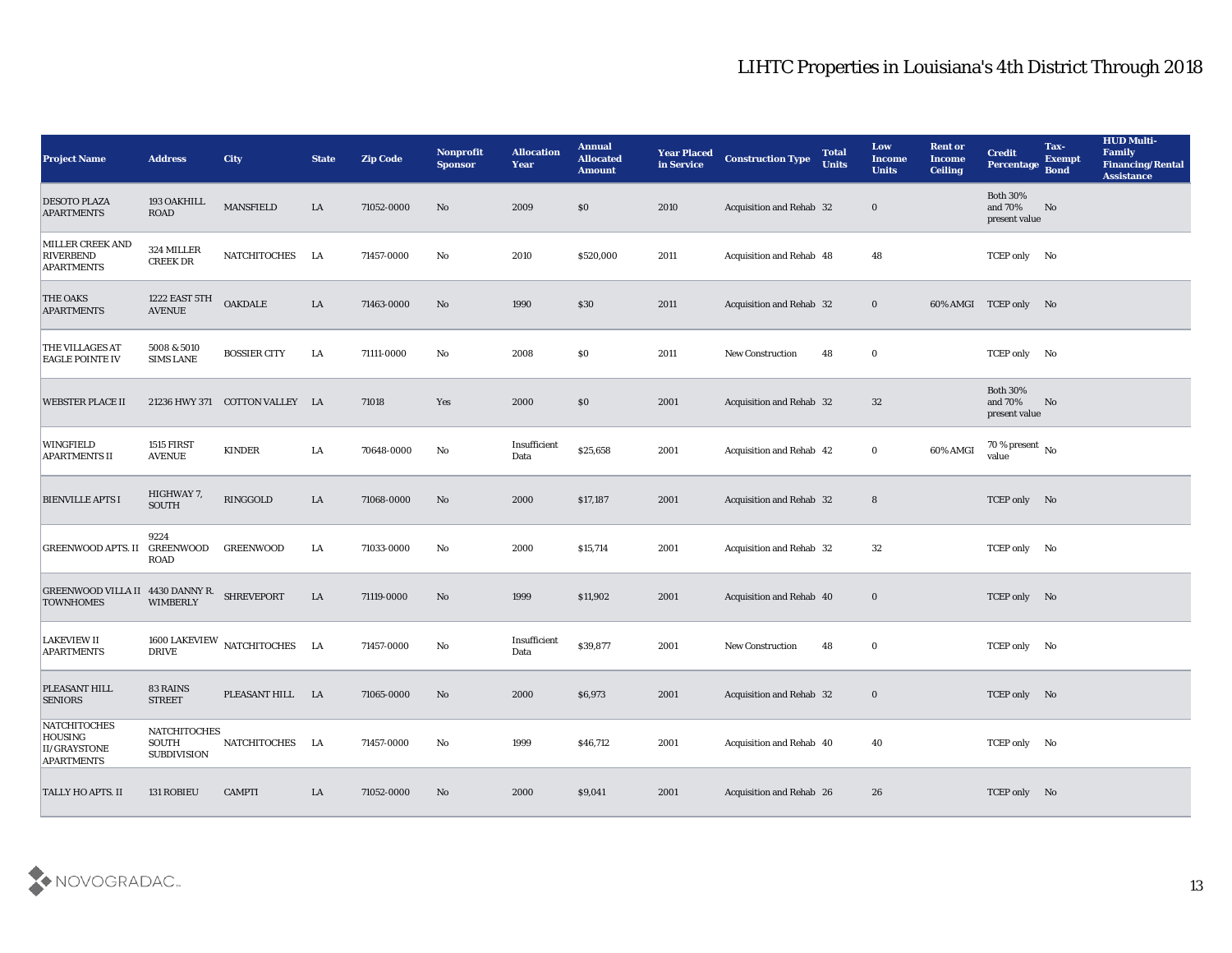| <b>Project Name</b>                            | <b>Address</b>                                      | <b>City</b>                                  | <b>State</b> | <b>Zip Code</b> | Nonprofit<br><b>Sponsor</b> | <b>Allocation</b><br><b>Year</b> | <b>Annual</b><br><b>Allocated</b><br><b>Amount</b> | <b>Year Placed</b><br>in Service | <b>Construction Type</b>        | <b>Total</b><br><b>Units</b> | Low<br><b>Income</b><br><b>Units</b> | <b>Rent or</b><br><b>Income</b><br><b>Ceiling</b> | <b>Credit</b><br>Percentage                               | Tax-<br><b>Exempt</b><br><b>Bond</b> | <b>HUD Multi-</b><br><b>Family</b><br><b>Financing/Rental</b><br><b>Assistance</b> |
|------------------------------------------------|-----------------------------------------------------|----------------------------------------------|--------------|-----------------|-----------------------------|----------------------------------|----------------------------------------------------|----------------------------------|---------------------------------|------------------------------|--------------------------------------|---------------------------------------------------|-----------------------------------------------------------|--------------------------------------|------------------------------------------------------------------------------------|
| <b>BERKSHIRE COURT</b><br><b>APTS</b>          | 2100 BLOCK N.<br><b>HEARNE AVE</b>                  | <b>SHREVEPORT</b>                            | LA           | 71101-0000      | No                          | 2000                             | \$29,529                                           | 2002                             | <b>New Construction</b>         | 58                           | $\bf{0}$                             |                                                   | TCEP only No                                              |                                      |                                                                                    |
| <b>DEVONSHIRE VILLAGE</b><br><b>APARTMENTS</b> | <b>2130 NORTH</b><br><b>HEARNE</b><br><b>AVENUE</b> | <b>SHREVEPORT</b>                            | LA           | 71107-0000      | No                          | 2000                             | \$26,506                                           | 2002                             | <b>New Construction</b>         | 52                           | $\bf{0}$                             |                                                   | TCEP only No                                              |                                      |                                                                                    |
| <b>FOX CREEK I</b>                             | 1100 W. 70TH<br><b>STREET</b>                       | <b>SHREVEPORT</b>                            | LA           | 71106-0000      | Yes                         | 2000                             | \$44,454                                           | 2002                             | <b>New Construction</b>         | 64                           | $\bf{0}$                             | 60% AMGI                                          | 70 % present No<br>value                                  |                                      |                                                                                    |
| <b>FOX CREEK II</b>                            | 1100 W. 70TH<br><b>STREET</b>                       | <b>SHREVEPORT</b>                            | LA           | 71106-0000      | Yes                         | 2000                             | \$44,464                                           | 2002                             | <b>New Construction</b>         | 64                           | $\bf{0}$                             | 60% AMGI                                          | 70 % present No<br>value                                  |                                      |                                                                                    |
| <b>LAKEVIEW III</b><br><b>APARTMENTS</b>       | <b>300 LAKEVIEW</b><br>DR.                          | NATCHITOCHES LA                              |              | 71457-0000      | No                          | 1999                             | \$41,620                                           | 2002                             | <b>New Construction</b>         | 48                           | $\bf{0}$                             |                                                   | TCEP only No                                              |                                      |                                                                                    |
| <b>NATCHITOCHES</b><br><b>HOMES</b>            | <b>UNIVERSITY</b><br>PLACE, AIR                     | DR. , KINGSTON NATCHITOCHES LA DR., PIERMONT |              | 71457-0000      | No                          | 2001                             | \$8,097                                            | 2002                             | Acquisition and Rehab 39        |                              | $\bf{0}$                             |                                                   | TCEP only No                                              |                                      |                                                                                    |
| <b>SHREVEPORT HOMES</b>                        | 2001 MATTIA<br><b>STREET</b>                        | <b>BOSSIER CITY</b>                          | LA           | 71111-0000      | No                          | 2001                             | \$9,465                                            | 2002                             | <b>Acquisition and Rehab 32</b> |                              | $\bf{0}$                             |                                                   | TCEP only No                                              |                                      |                                                                                    |
| <b>SHREVEPORT</b><br><b>GARDENS</b>            | 235 EAST<br><b>STONER</b>                           | <b>SHREVEPORT</b>                            | LA           | 71101-0000      | No                          | 2000                             | \$57,154                                           | 2002                             | <b>New Construction</b>         | 40                           | $\bf{0}$                             | 60% AMGI                                          | 70 % present No<br>value                                  |                                      |                                                                                    |
| <b>BAYOU BEND</b><br><b>APARTMENTS</b>         | 100 MARIA<br>LANE                                   | NATCHITOCHES                                 | LA           | 71457-0000      | No                          | 2003                             | \$15,410                                           | 2003                             | <b>New Construction</b>         | 44                           | 44                                   |                                                   | $30\,\%$ present $\,$ No $\,$<br>value                    |                                      |                                                                                    |
| <b>BAYOU POINTE</b><br><b>SUBDIVISION</b>      | <b>8139 FORK</b><br><b>BAYOU LN</b>                 | <b>SHREVEPORT</b>                            | LA           | 71106           | Yes                         | 2002                             | \$0                                                | 2003                             | <b>New Construction</b>         | 60                           | 60                                   |                                                   | <b>Both 30%</b><br>and 70%<br>present value               | No                                   |                                                                                    |
| <b>DUPRE PLACE</b><br><b>SUBDIVISION</b>       | 1220 DEAN DR OPELOUSAS                              |                                              | LA           | 70570           | Yes                         | 2002                             | \$0                                                | 2003                             | <b>New Construction</b>         | 50                           | 50                                   |                                                   | <b>Both 30%</b><br>and 70%<br>present value               | No                                   |                                                                                    |
| <b>LAKEVIEW APTS IV</b>                        | DR                                                  | $400$ LAKEVIEW NATCHITOCHES LA               |              | 71457           | $\rm\thinspace No$          | 2003                             | $\$0$                                              | 2003                             | <b>New Construction</b>         | 44                           | 44                                   |                                                   | <b>Both 30%</b><br>and $70\%$ $~$ No $~$<br>present value |                                      |                                                                                    |
| <b>KENSINGTON SQUARE</b><br><b>APTS</b>        | 2140 NORTH<br>HEARNE<br><b>AVENUE</b>               | SHREVEPORT                                   | LA           | 71107-0000      | $\mathbf{N}\mathbf{o}$      | 2003                             | \$22,991                                           | 2004                             | <b>New Construction</b>         | 40                           | $\overline{\mathbf{4}}$              |                                                   | TCEP only No                                              |                                      |                                                                                    |

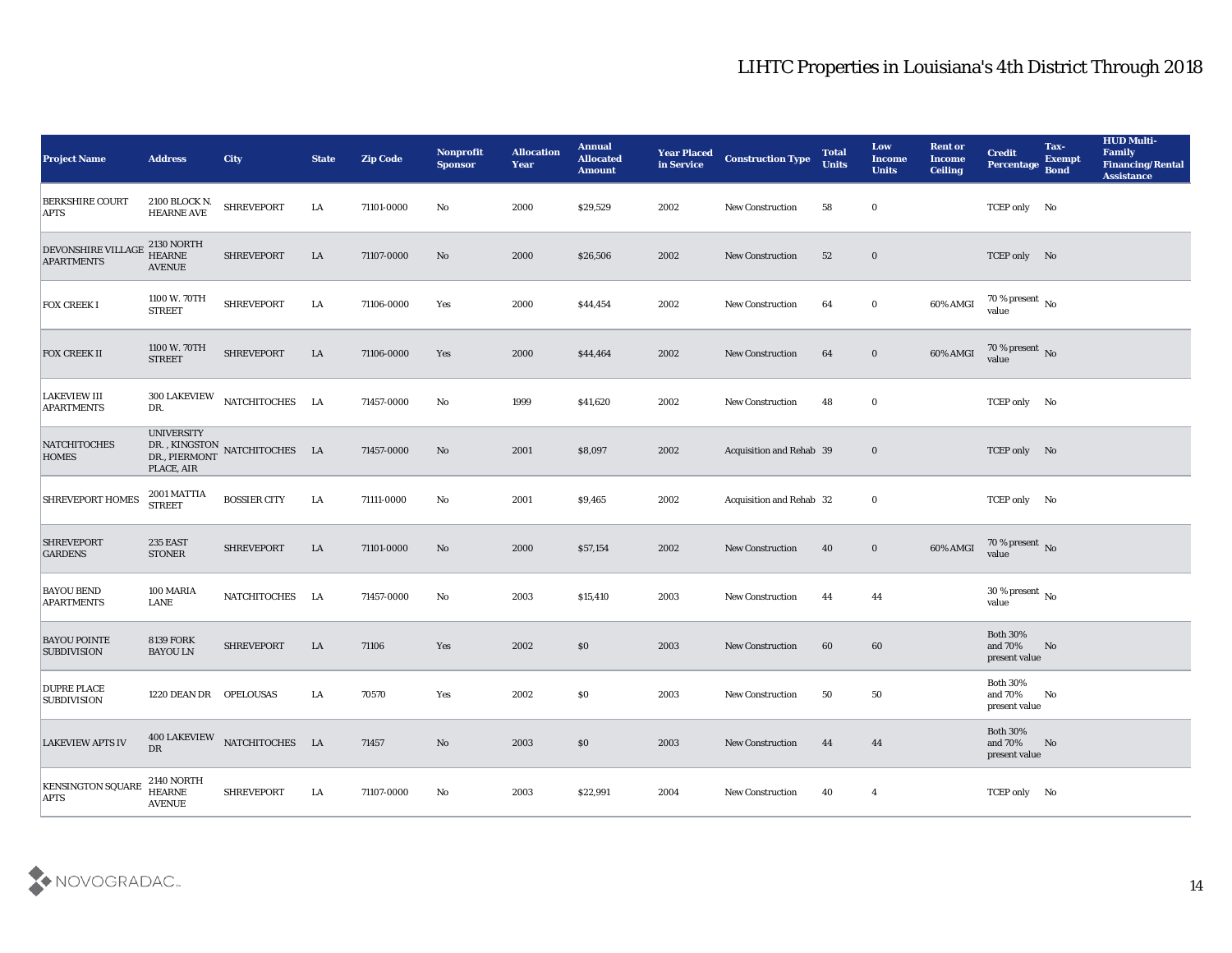| <b>Project Name</b>                        | <b>Address</b>                                | <b>City</b>                          | <b>State</b> | <b>Zip Code</b> | Nonprofit<br><b>Sponsor</b> | <b>Allocation</b><br><b>Year</b> | <b>Annual</b><br><b>Allocated</b><br><b>Amount</b> | <b>Year Placed</b><br>in Service | <b>Construction Type</b>        | <b>Total</b><br><b>Units</b> | Low<br><b>Income</b><br><b>Units</b> | <b>Rent or</b><br><b>Income</b><br><b>Ceiling</b> | <b>Credit</b><br>Percentage    | Tax-<br><b>Exempt</b><br><b>Bond</b> | <b>HUD Multi-</b><br>Family<br><b>Financing/Rental</b><br><b>Assistance</b> |
|--------------------------------------------|-----------------------------------------------|--------------------------------------|--------------|-----------------|-----------------------------|----------------------------------|----------------------------------------------------|----------------------------------|---------------------------------|------------------------------|--------------------------------------|---------------------------------------------------|--------------------------------|--------------------------------------|-----------------------------------------------------------------------------|
| ARRINGTON ESTATES                          |                                               | 104 ARRINGTON NATCHITOCHES LA AVENUE |              | 71457-0000      | No                          | 2002                             | \$9,150                                            | 2004                             | Acquisition and Rehab 40        |                              | $\bf{0}$                             | 60% AMGI                                          | $70\,\%$ present $\,$ No value |                                      |                                                                             |
| <b>GALILEE CITY</b><br><b>APARTMENTS</b>   | <b>1600 PARK</b><br><b>AVENUE</b>             | SHREVEPORT                           | LA           | 71103-0000      | No                          | Insufficient<br>Data             | $\$0$                                              | 2004                             | <b>New Construction</b>         | 76                           | $\bf{0}$                             |                                                   | TCEP only No                   |                                      |                                                                             |
| <b>ROSENWALD I</b>                         | <b>2965 TULSA</b>                             | <b>SHREVEPORT</b>                    | LA           | 71107-0000      | Yes                         | 2003                             | \$11,133                                           | 2004                             | <b>New Construction</b>         | 28                           | 28                                   | 60% AMGI                                          | $70\%$ present No<br>value     |                                      |                                                                             |
| <b>VILLAGE AT EAGLE</b><br>POINT I         | 2334<br><b>RIVERWOOD</b>                      | <b>BOSSIER CITY</b>                  | LA           | 71111-0000      | No                          | 2003                             | \$271,573                                          | 2004                             | <b>New Construction</b>         | 44                           | 44                                   |                                                   | TCEP only No                   |                                      |                                                                             |
| PEACHTREE II<br><b>APARTMENTS</b>          | 505/507<br><b>MIRANDA</b><br><b>DRIVE</b>     | <b>RUSTON</b>                        | LA           | 71457-0000      | No                          | 2003                             | \$260,000                                          | 2004                             | <b>New Construction</b>         | 44                           | 44                                   |                                                   | TCEP only No                   |                                      |                                                                             |
| <b>BARTLETT PLACE</b>                      | 904 BARTLETT<br><b>DRIVE</b>                  | <b>SHREVEPORT</b>                    | LA           | 71106-0000      | No                          | 2004                             | \$17,667                                           | 2005                             | <b>New Construction</b>         | 44                           | $\boldsymbol{2}$                     |                                                   | TCEP only No                   |                                      |                                                                             |
| <b>CAMBRIDGE COURT</b><br><b>APTS</b>      | 3800 KITTY<br><b>LANE #1-4</b>                | <b>SHREVEPORT</b>                    | LA           | 71107-0000      | No                          | 2003                             | \$78,102                                           | 2005                             | <b>New Construction</b>         | 50                           | $\overline{4}$                       | 60% AMGI                                          | 70 % present No<br>value       |                                      |                                                                             |
| <b>GREENWOOD</b><br><b>ELDERLY APTS</b>    | 8906<br><b>GREENWOOD</b><br>ROAD              | <b>GREENWOOD</b>                     | LA           | 71033-0000      | No                          | 1995                             | \$14,357                                           | 2005                             | <b>New Construction</b>         | 24                           | $\bf{0}$                             |                                                   | TCEP only No                   |                                      |                                                                             |
| <b>KING GARDENS</b><br><b>APARTMENTS</b>   | 1510 DAVID<br>RAINES RD.                      | <b>SHREVEPORT</b>                    | LA           | 71107-0000      | Yes                         | 2004                             | \$14,752                                           | 2005                             | <b>Acquisition and Rehab 38</b> |                              | 38                                   | 60% AMGI                                          | $70\,\%$ present $\,$ No value |                                      |                                                                             |
| <b>OXFORD COURT</b>                        | VALLEYVIEW<br><b>DRIVE</b>                    | <b>SHREVEPORT</b>                    | LA           | 71106-0000      | No                          | 2006                             | \$0                                                | 2005                             | <b>New Construction</b>         | 44                           | $\bf{0}$                             |                                                   | TCEP only No                   |                                      |                                                                             |
| <b>ROSENWALD</b><br><b>SUBDIVISION II</b>  | 2965 TULSA                                    | <b>SHREVEPORT</b>                    | LA           | 71107-0000      | Yes                         | 2003                             | \$11,072                                           | 2005                             | <b>New Construction</b>         | 28                           | $\bf{0}$                             | 60% AMGI                                          | 70 % present No<br>value       |                                      |                                                                             |
| <b>UNION SQUARE</b><br><b>APARTMENTS</b>   | 601 PLUM<br><b>STREET</b>                     | JUNCTION CITY LA                     |              | 71749-0000      | No                          | 2004                             | \$92,907                                           | 2005                             | Acquisition and Rehab 32        |                              | 8                                    |                                                   | 60% AMGI TCEP only No          |                                      |                                                                             |
| THE VILLAGES AT<br><b>EAGLE POINTE III</b> | 2198 A&B<br><b>RIVERWOOD</b><br><b>CIRCLE</b> | <b>BOSSIER CITY</b>                  | LA           | 71111-0000      | Yes                         | 2004                             | \$0                                                | 2005                             | New Construction                | 60                           | $\bf{0}$                             |                                                   | 60% AMGI TCEP only No          |                                      |                                                                             |

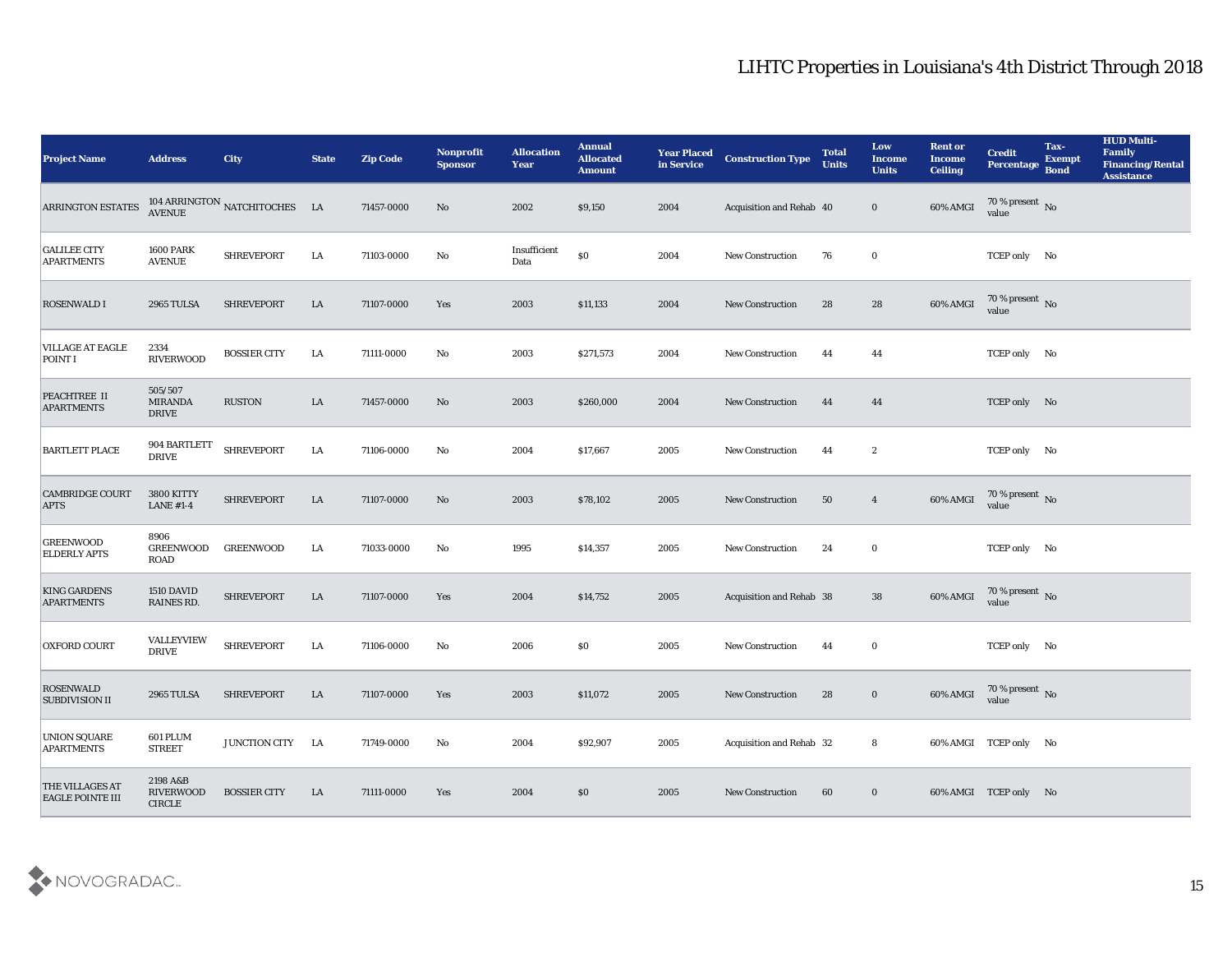| <b>Project Name</b>                                | <b>Address</b>                           | <b>City</b>       | <b>State</b> | <b>Zip Code</b> | <b>Nonprofit</b><br><b>Sponsor</b> | <b>Allocation</b><br><b>Year</b> | <b>Annual</b><br><b>Allocated</b><br><b>Amount</b> | <b>Year Placed</b><br>in Service | <b>Construction Type</b>  | <b>Total</b><br><b>Units</b> | Low<br>Income<br><b>Units</b> | <b>Rent or</b><br><b>Income</b><br><b>Ceiling</b> | <b>Credit</b><br><b>Percentage</b>         | Tax-<br><b>Exempt</b><br><b>Bond</b> | <b>HUD Multi-</b><br>Family<br><b>Financing/Rental</b><br><b>Assistance</b> |
|----------------------------------------------------|------------------------------------------|-------------------|--------------|-----------------|------------------------------------|----------------------------------|----------------------------------------------------|----------------------------------|---------------------------|------------------------------|-------------------------------|---------------------------------------------------|--------------------------------------------|--------------------------------------|-----------------------------------------------------------------------------|
| <b>CAMBRIDGE COURT II</b><br>LTD PARTNERSHIP       | 3009 KITTY<br>LANE                       | <b>SHREVEPORT</b> | LA           | 71107-0000      | No                                 | 2006                             | \$20,688                                           | 2006                             | <b>New Construction</b>   | 32                           | 32                            |                                                   | TCEP only No                               |                                      |                                                                             |
| <b>CAMELOT APTS</b>                                | 3903 CALIBURN SHREVEPORT<br><b>DRIVE</b> |                   | LA           | 71107-0000      | No                                 | 2006                             | \$18,621                                           | 2006                             | <b>New Construction</b>   | 44                           | 44                            |                                                   | TCEP only No                               |                                      |                                                                             |
| <b>ISABELLA I ESTATES</b>                          | 4150 TRISTAN<br><b>LOOP</b>              | <b>SHREVEPORT</b> | LA           | 71107-0000      | No                                 | 2006                             | \$19,375                                           | 2006                             | New Construction          | 44                           | 44                            |                                                   | TCEP only No                               |                                      |                                                                             |
| <b>ISABELLA II ESTATES</b>                         | 4201 CADBURY<br>COURT                    | <b>SHREVEPORT</b> | LA           | 71107-0000      | No                                 | 2006                             | \$19,375                                           | 2006                             | <b>New Construction</b>   | 44                           | 42                            |                                                   | TCEP only No                               |                                      |                                                                             |
| <b>NORTH PARK</b><br><b>APARTMENTS</b>             | 2500<br>MONTGOMERY BOSSIER CITY<br>LANE  |                   | LA           | 71111-0000      | No                                 | 2005                             | \$27,721                                           | 2006                             | Acquisition and Rehab 110 |                              | 110                           | 60% AMGI                                          | $30\,\%$ present $\,$ No $\,$<br>value     |                                      |                                                                             |
| <b>NORTH POINTE</b><br><b>SUBDIVISION</b>          | 2580 FREDDIE<br><b>STREET</b>            | <b>SHREVEPORT</b> | LA           | 71107-0000      | Yes                                | 2006                             | \$14,117                                           | 2006                             | <b>New Construction</b>   | 27                           | $\bf{0}$                      | 60% AMGI                                          | $70\,\%$ present $\,$ No value             |                                      |                                                                             |
| <b>ROSENWALD</b><br><b>SUBDIVISION IV</b>          | 2965 TULSA ST. SHREVEPORT                |                   | LA           | 71107-0000      | Yes                                | 2004                             | \$13,355                                           | 2006                             | <b>New Construction</b>   | 26                           | $\bf{0}$                      | 60% AMGI                                          | 70 % present No<br>value                   |                                      |                                                                             |
| <b>WEBSTER VILLAGE</b>                             | 101 KNIGHT                               | <b>MINDEN</b>     | LA           | 71055-0000      | Yes                                | Insufficient<br>Data             | \$12,460                                           | 2006                             | <b>New Construction</b>   | 24                           | $\bf{0}$                      | 60% AMGI                                          | $70$ % present $${\rm No}$$ value          |                                      |                                                                             |
| WEDGEWOOD APTS.                                    | 4103 MARKET<br>ST.                       | <b>SHREVEPORT</b> | LA           | 71101-0000      | No                                 | 2005                             | \$301,904                                          | 2006                             | <b>New Construction</b>   | 44                           | 44                            |                                                   | TCEP only No                               |                                      |                                                                             |
| <b>ROSENWALD</b><br><b>SUBDIVISION III</b>         | <b>2965 TULSA</b><br><b>STREET</b>       | <b>SHREVEPORT</b> | LA           | 71107-0000      | Yes                                | 2006                             | \$13,355                                           | 2006                             | <b>New Construction</b>   | 26                           | 26                            |                                                   | TCEP only No                               |                                      |                                                                             |
| <b>ROSEPINE SRS APTS</b>                           | 100 SONNIER<br>LN                        | <b>DERIDDER</b>   | LA           | 70634           | No                                 | 1987                             | \$0                                                | 2007                             | <b>New Construction</b>   | 32                           | 32                            |                                                   | 30 % present $\,$ No $\,$<br>value         |                                      |                                                                             |
| <b>RED RIVER</b><br><b>APARTMENTS</b>              | <b>914 EAST</b><br>CARROLL               | <b>COUSHATTA</b>  | ${\rm LA}$   | 71019-0000      | $\mathbf {No}$                     | 2010                             | \$195,362                                          | 2011                             | Acquisition and Rehab 32  |                              | 32                            | 60% AMGI                                          | $70\,\%$ present $\,$ No value             |                                      |                                                                             |
| <b>BRIDGESTONE I &amp; II</b><br><b>APARTMENTS</b> | 3852 HWY 171                             | <b>GLOSTER</b>    | LA           | 71030-0000      | $\mathbf {No}$                     | 2010                             | \$101,844                                          | 2012                             | Acquisition and Rehab 32  |                              | $32\,$                        | 60% AMGI                                          | Both $30\%$<br>and $70\%$<br>present value | No                                   |                                                                             |

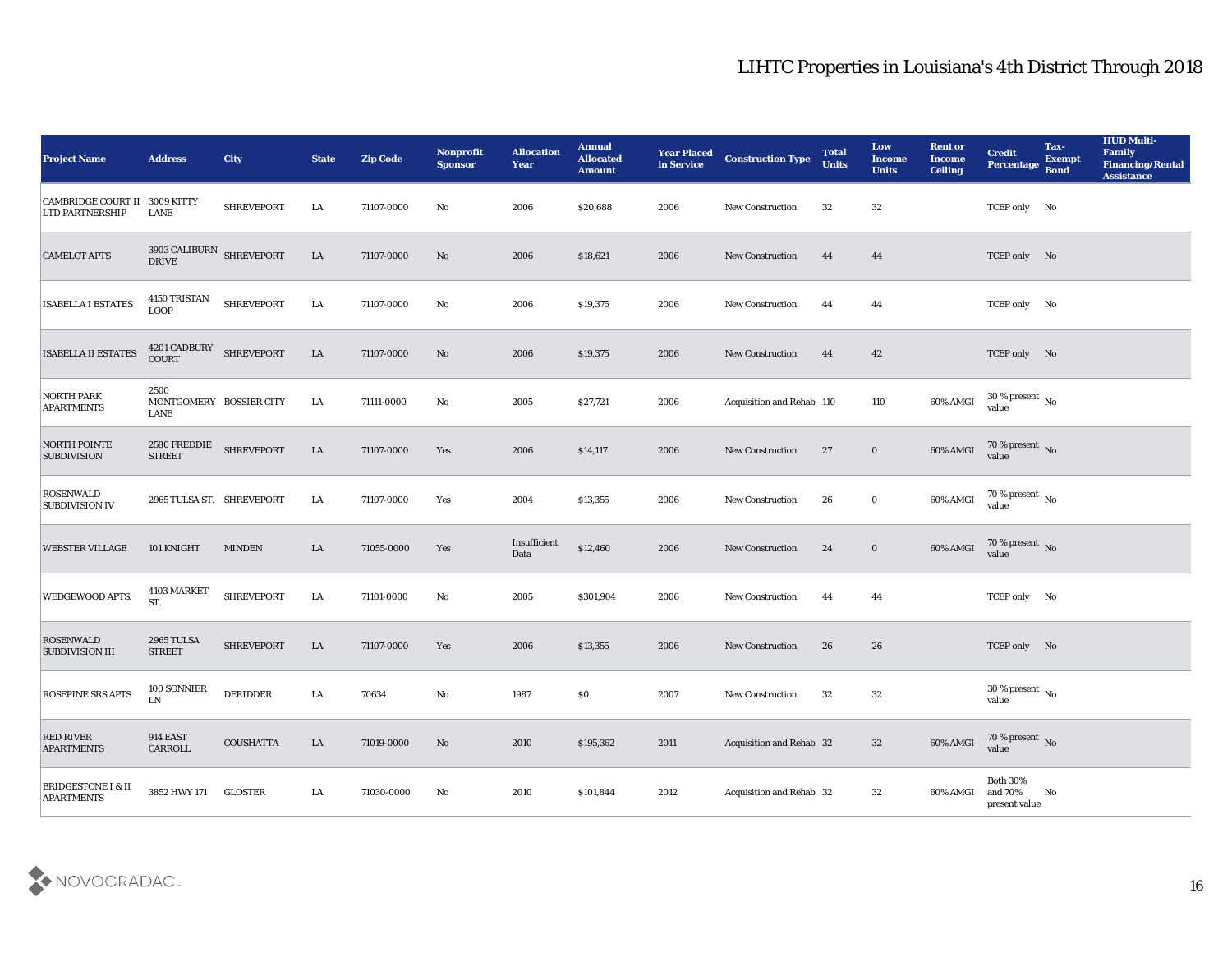| <b>Project Name</b>                                                          | <b>Address</b>                                                  | <b>City</b>         | <b>State</b> | <b>Zip Code</b> | Nonprofit<br><b>Sponsor</b> | <b>Allocation</b><br><b>Year</b> | <b>Annual</b><br><b>Allocated</b><br><b>Amount</b> | <b>Year Placed</b><br>in Service | <b>Construction Type</b>         | <b>Total</b><br><b>Units</b> | Low<br><b>Income</b><br><b>Units</b> | <b>Rent or</b><br>Income<br><b>Ceiling</b> | <b>Credit</b><br>Percentage                 | Tax-<br><b>Exempt</b><br><b>Bond</b> | <b>HUD Multi-</b><br>Family<br><b>Financing/Rental</b><br><b>Assistance</b> |
|------------------------------------------------------------------------------|-----------------------------------------------------------------|---------------------|--------------|-----------------|-----------------------------|----------------------------------|----------------------------------------------------|----------------------------------|----------------------------------|------------------------------|--------------------------------------|--------------------------------------------|---------------------------------------------|--------------------------------------|-----------------------------------------------------------------------------|
| <b>CLOVERDALE PLAZA</b><br><b>APARTMENTS</b>                                 | <b>2213 SHED</b><br><b>ROAD</b>                                 | <b>BOSSIER CITY</b> | LA           | 71111-0000      | No                          | 2010                             | \$113,113                                          | 2012                             | Acquisition and Rehab 180        |                              | $\bf{0}$                             | 60% AMGI                                   | 70 % present No<br>value                    |                                      |                                                                             |
| <b>MEADOW RUN</b>                                                            | 1640 CAJUN<br><b>DRIVE</b>                                      | <b>MAMOU</b>        | LA           | 70554-0000      | No                          | 2011                             | \$103,856                                          | 2012                             | <b>Acquisition and Rehab 47</b>  |                              | $\bf{0}$                             | 60% AMGI                                   | <b>Both 30%</b><br>and 70%<br>present value | No                                   |                                                                             |
| <b>OGILVIE HARDWARE</b><br><b>LOFTS</b>                                      | 217 JONES<br><b>STREET</b>                                      | <b>SHREVEPORT</b>   | LA           | 71101-0000      | No                          | 2010                             | \$1,500,000                                        | 2012                             | Acquisition and Rehab 90         |                              | 90                                   | 60% AMGI                                   | 70 % present No<br>value                    |                                      |                                                                             |
| <b>LOGANSPORT</b><br><b>SENIORS</b><br><b>APARTMENTS</b>                     | 101 BOGLE<br><b>ROAD</b>                                        | LOGANSPORT          | LA           | 71049-0000      | No                          | 2012                             | \$0                                                | 2013                             | Acquisition and Rehab 32         |                              | $\bf{0}$                             |                                            | TCEP only No                                |                                      |                                                                             |
| <b>MARION MANOR</b><br><b>APARTMENTS</b>                                     | 103 STEWART<br><b>STREET</b>                                    | <b>MARION</b>       | LA           |                 | No                          | 2013                             | \$255,168                                          | 2013                             | <b>Acquisition and Rehab 32</b>  |                              | 32                                   |                                            | TCEP only No                                |                                      |                                                                             |
| <b>NEW ZION</b><br><b>APARTMENTS</b>                                         | 4345 ILLINOIS<br>AVE                                            | <b>SHREVEPORT</b>   | LA           | 71109-0000      | No                          | Insufficient<br>Data             | \$0                                                | 2013                             | Acquisition and Rehab 100        |                              | $\bf{0}$                             |                                            | TCEP only No                                |                                      |                                                                             |
| <b>BRENTWOOD</b><br><b>APARTMENTS</b>                                        | $1000$ WILLIAMS $\,$ EUNICE<br><b>AVE</b>                       |                     | ${\rm LA}$   |                 | No                          | 2013                             | \$217,904                                          | 2013                             | Acquisition and Rehab 32         |                              | 31                                   |                                            | TCEP only No                                |                                      |                                                                             |
| <b>CYPRESS LANDING</b>                                                       | 4715<br><b>SHREVEPORT</b><br><b>BLANCHARD</b><br><b>HIGHWAY</b> | <b>SHREVEPORT</b>   | LA           | 71107-0000      | No                          | 2012                             | \$950,986                                          | 2013                             | <b>Acquisition and Rehab 124</b> |                              | 124                                  |                                            | TCEP only No                                |                                      |                                                                             |
| <b>ARCADIA VILLAGE</b><br><b>SUBDIVISION SINGLE</b><br><b>FAMILY HOUSING</b> | 160 MADDEN<br>RD,                                               | <b>ARCADIA</b>      | LA           | 71001-0000      | No                          | Insufficient<br>Data             | \$0                                                | 2015                             | New Construction                 | 34                           | $\bf{0}$                             |                                            | TCEP only No                                |                                      |                                                                             |
| THE RENAISSANCE AT<br><b>ALLENDALE</b>                                       | 110 ALLEN AVE SHREVEPORT                                        |                     | LA           |                 | No                          | 2013                             | \$573,806                                          | 2015                             | <b>New Construction</b>          | 40                           | 40                                   |                                            | TCEP only No                                |                                      |                                                                             |
| COOPER ROAD PLAZA 2929 PEACH<br><b>APARTMENTS</b>                            | <b>STREET</b>                                                   | <b>SHREVEPORT</b>   | LA           | 71101-0000      | No                          | Insufficient<br>Data             | \$0                                                | 2016                             | Acquisition and Rehab 108        |                              | $\bf{0}$                             |                                            | TCEP only No                                |                                      |                                                                             |
| <b>CULLEN HOMES</b>                                                          | 5100 TEMPLE<br><b>DRIVE</b>                                     | NOT COLLECTED LA    |              | 71021-0000      | $\rm\thinspace No$          | 2006                             | \$251,444                                          | 2007                             | New Construction                 | 40                           | 40                                   |                                            | TCEP only No                                |                                      |                                                                             |
| FARMERVILLE NORTH 305 GEORGIA<br><b>VILLA DUPLEXES</b>                       | <b>STREET</b>                                                   | <b>FARMERVILLE</b>  | LA           | 71241-0000      | Yes                         | 2006                             | \$21,024                                           | 2007                             | <b>New Construction</b>          | 24                           | 24                                   | 60% AMGI                                   | 70 % present No<br>value                    |                                      |                                                                             |

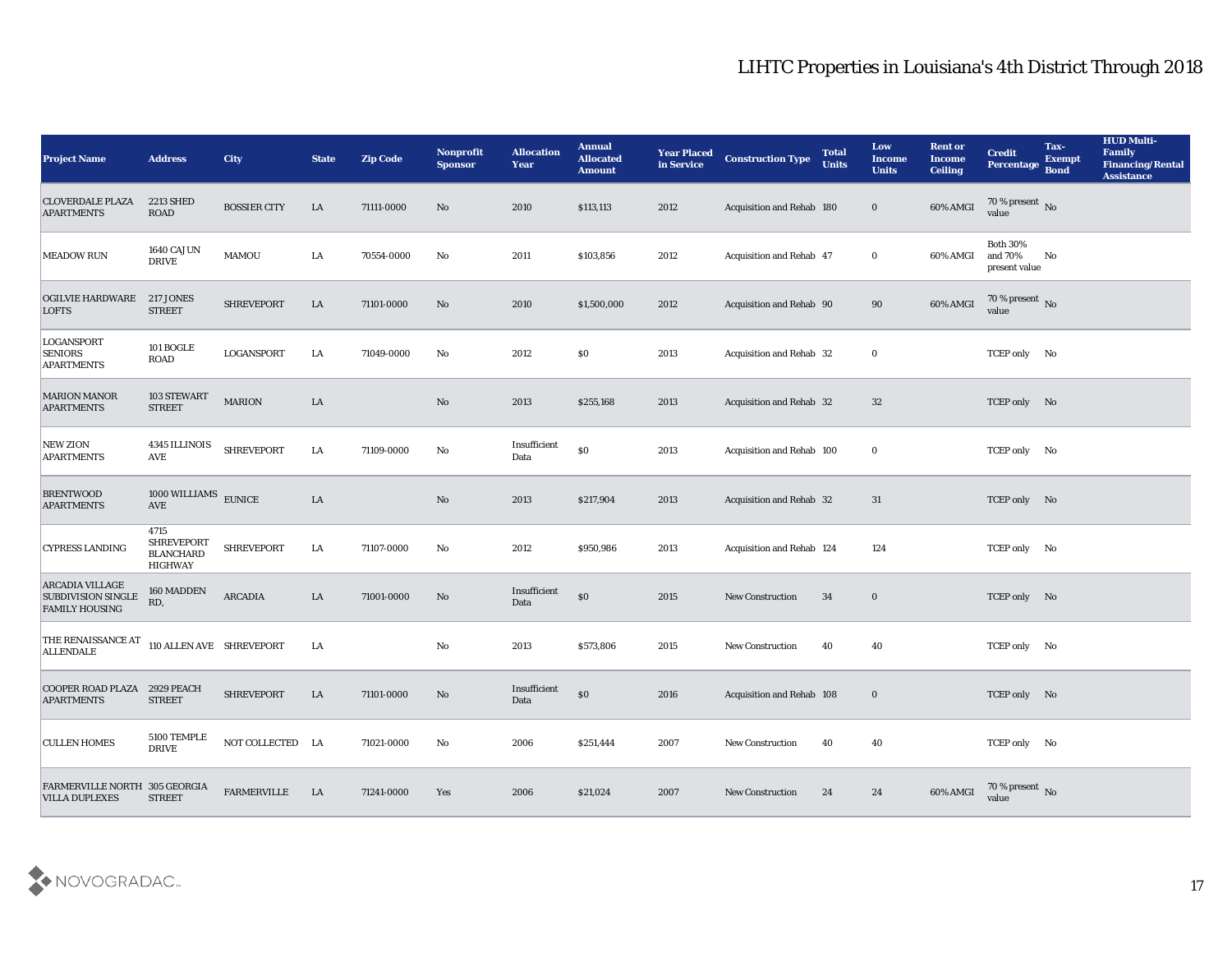| <b>Project Name</b>                                                   | <b>Address</b>                            | <b>City</b>                  | <b>State</b> | <b>Zip Code</b> | Nonprofit<br><b>Sponsor</b> | <b>Allocation</b><br><b>Year</b> | <b>Annual</b><br><b>Allocated</b><br><b>Amount</b> | <b>Year Placed</b><br>in Service | <b>Construction Type</b>        | <b>Total</b><br><b>Units</b> | Low<br><b>Income</b><br><b>Units</b> | <b>Rent or</b><br><b>Income</b><br><b>Ceiling</b> | <b>Credit</b><br>Percentage            | Tax-<br><b>Exempt</b><br><b>Bond</b> | <b>HUD Multi-</b><br>Family<br><b>Financing/Rental</b><br><b>Assistance</b> |
|-----------------------------------------------------------------------|-------------------------------------------|------------------------------|--------------|-----------------|-----------------------------|----------------------------------|----------------------------------------------------|----------------------------------|---------------------------------|------------------------------|--------------------------------------|---------------------------------------------------|----------------------------------------|--------------------------------------|-----------------------------------------------------------------------------|
| <b>UNION VILLAGE</b><br>(FAMERVILLE NORTH<br><b>VILLA APARTMENTS)</b> | 110 GOLDIE<br><b>STREET</b>               | <b>FARMERVILLE</b>           | LA           | 71241-0000      | No                          | 2005                             | \$25,073                                           | 2007                             | <b>New Construction</b>         | 50                           | 56                                   | 60% AMGI                                          | 70 % present $\,$ No $\,$<br>value     |                                      |                                                                             |
| <b>HOLLY GROVE</b><br><b>APARTMENTS</b>                               | 189<br>ALEXANDRIA LEESVILLE<br><b>HWY</b> |                              | LA           | 71446-0000      | No                          | 2005                             | \$9,989                                            | 2007                             | <b>Acquisition and Rehab 52</b> |                              | 56                                   | 60% AMGI                                          | $30\,\%$ present $\,$ No value         |                                      |                                                                             |
| <b>LAKEVIEW V</b><br><b>APARTMENTS</b>                                | 502/504<br><b>LAKEVIEW DR</b>             | NATCHITOCHES                 | <b>LA</b>    | 71457-0000      | No                          | 2006                             | \$18,185                                           | 2007                             | <b>New Construction</b>         | 44                           | 44                                   |                                                   | TCEP only No                           |                                      |                                                                             |
| <b>VILLAGE OF EAGLE</b><br>POINTE II                                  | 2334<br><b>RIVERWOOD</b><br><b>CIRCLE</b> | <b>BOSSIER CITY</b>          | ${\rm LA}$   | 71111-0000      | No                          | 2006                             | \$290,461                                          | 2007                             | <b>New Construction</b>         | 48                           | 48                                   |                                                   | TCEP only No                           |                                      |                                                                             |
| <b>KING OAKS</b><br><b>SUBDIVISION II</b>                             | 2000 AUDREY<br>LANE                       | <b>SHREVEPORT</b>            | LA           | 71302-0000      | Yes                         | 2006                             | \$15,759                                           | 2007                             | <b>New Construction</b>         | 26                           | 26                                   | 60% AMGI                                          | 70 % present $\sqrt{\ }$ No<br>value   |                                      |                                                                             |
| <b>KINGS OAKS</b><br><b>SUBDIVISION I</b>                             | 2600 AUDREY<br><b>LANE</b>                | <b>SHREVEPORT</b>            | LA           | 71302-0000      | Yes                         | 2006                             | \$15,759                                           | 2007                             | <b>New Construction</b>         | 26                           | 26                                   | 60% AMGI                                          | 70 % present No<br>value               |                                      |                                                                             |
| <b>BERNICE PARK</b><br><b>APARTMENTS</b>                              | <b>401 CANE</b><br><b>CREEK DRIVE</b>     | <b>BERNICE</b>               | LA           | 71222-0000      | No                          | 2006                             | \$84,294                                           | 2007                             | Acquisition and Rehab 32        |                              | 32                                   |                                                   | TCEP only No                           |                                      |                                                                             |
| <b>CANE RIVER APTS</b>                                                | 130<br><b>RD</b>                          | SCHOOLHOUSE CLOUTIERVILLE LA |              | 71416           | No                          | 1987                             | \$0                                                | 2008                             | <b>New Construction</b>         | 32                           | 32                                   |                                                   | $30\,\%$ present $\,$ No $\,$<br>value |                                      |                                                                             |
| <b>AUDREY PARK</b>                                                    | 1635 AVOCADO<br><b>DRIVE</b>              | <b>SHREVEPORT</b>            | LA           | 71107-0000      | No                          | 2006                             | \$11,960                                           | 2008                             | <b>New Construction</b>         | 26                           | $\bf{0}$                             |                                                   | TCEP only No                           |                                      |                                                                             |
| <b>BAYOU BEND II APTS</b>                                             | <b>LOOP</b>                               | 218 MIRANDDA NATCHITOCHES LA |              | 71457-0000      | No                          | 2006                             | \$18,185                                           | 2008                             | <b>New Construction</b>         | 44                           | $\bf{0}$                             |                                                   | TCEP only No                           |                                      |                                                                             |
| <b>MERIDIAN COURT</b>                                                 | 1635 AVOCADO<br>COURT                     | <b>SHREVEPORT</b>            | LA           | 71107-0000      | No                          | 2006                             | \$11,935                                           | 2008                             | <b>New Construction</b>         | 27                           | 27                                   |                                                   | TCEP only No                           |                                      |                                                                             |
| RENAISSANCE PLACE                                                     | 1870 MARSHALL VILLE PLATTE FRANK DR.      |                              | LA           | 70586-0000      | $\rm\, No$                  | 2007                             | \$2,579,528                                        | 2008                             | Acquisition and Rehab 25        |                              | 25                                   |                                                   | TCEP only No                           |                                      |                                                                             |
| <b>SOUTHEAST OAKDALE</b><br><b>SUBDIVISION</b>                        | <b>105 RAY ST</b>                         | <b>OAKDALE</b>               | ${\rm LA}$   | 71463-0000      | $\mathbf{N}\mathbf{o}$      | 2006                             | \$21,547                                           | 2008                             | New Construction                | 33                           | 33                                   |                                                   | 60% AMGI TCEP only No                  |                                      |                                                                             |